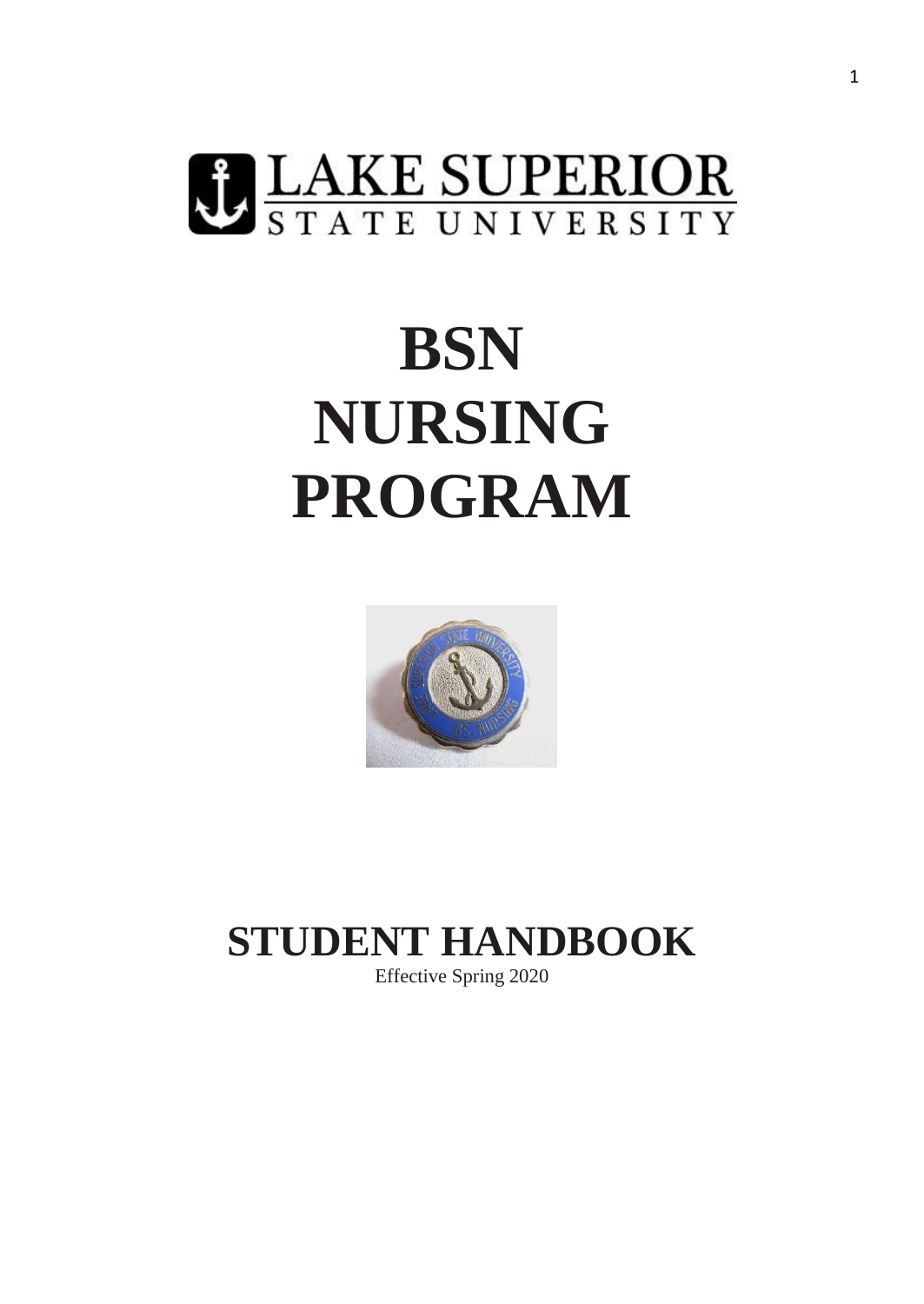## **Mission**

## <span id="page-1-0"></span>**School of Nursing and Health Sciences**

## School of Nursing Mission

To graduate competent students who are prepared to safely provide compassionate health care utilizing theory and evidence-based practice.

*The contents of this student handbook are subject to change during the academic year. Any changes in policies will be posted in the School of Nursing office and on the Nursing website.*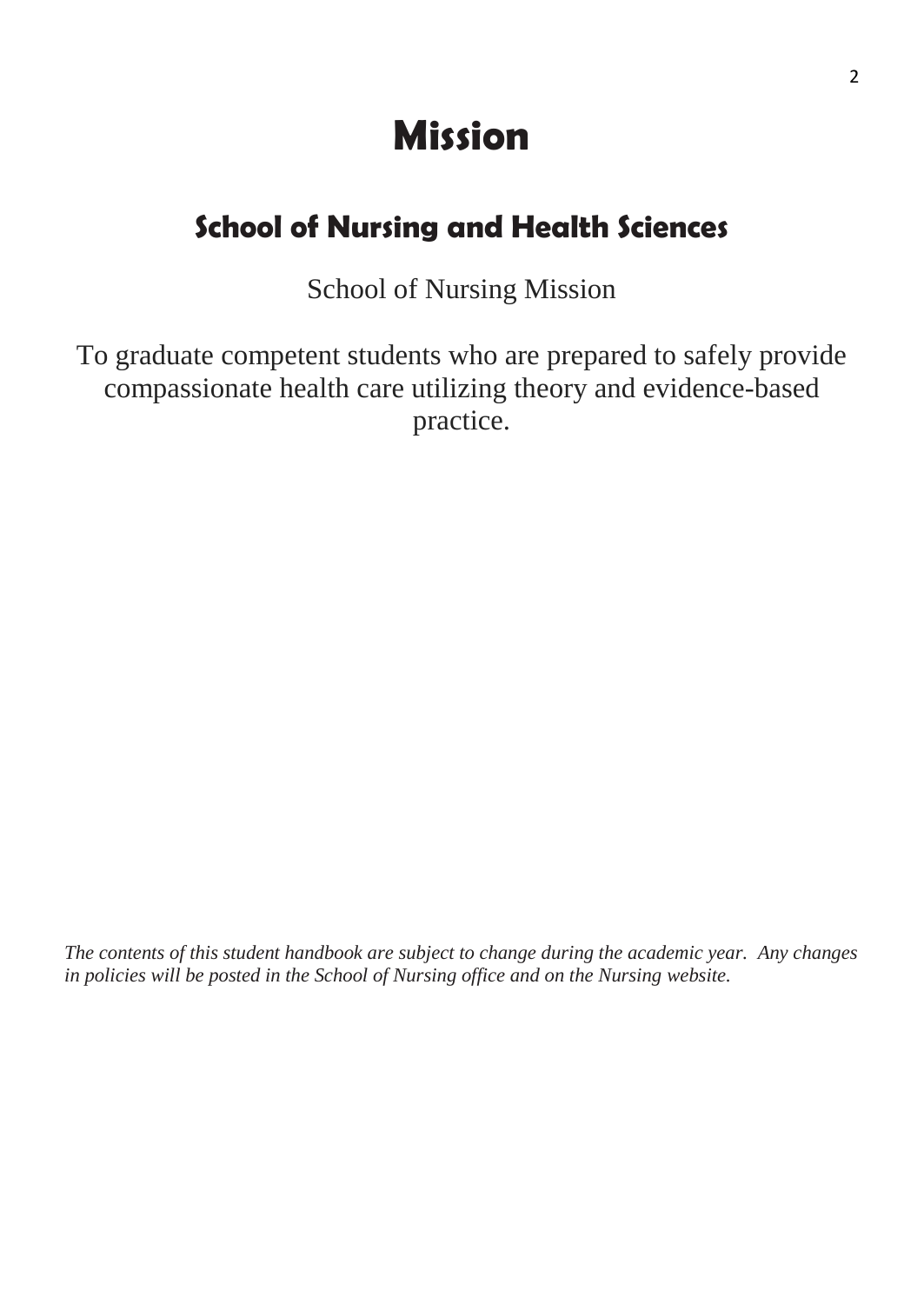## **Table of Contents**

| <b>Content</b>                                                      | Page           |
|---------------------------------------------------------------------|----------------|
| <b>I.</b> Introduction                                              | $\overline{4}$ |
| <b>Mission Statement</b>                                            | 2              |
| <b>Nursing Program Description</b>                                  | $\overline{4}$ |
| <b>Philosophy Framework</b>                                         | $\overline{4}$ |
| <b>Conceptual Framework</b>                                         | 6              |
| <b>Purpose of BSN Program</b>                                       | 6              |
| <b>Bachelor of Science in Nursing Program Outcomes</b>              | 8              |
| <b>II. Nursing Program Entrance Requirements</b>                    | 9              |
| <b>Pre-licensure BSN</b>                                            | 9              |
| <b>Post-licensure BSN</b>                                           | 11             |
| <b>III.</b> Student Policies                                        | 12             |
| <b>Dress Code</b>                                                   | 13             |
| <b>Attendance</b>                                                   | 14             |
| <b>Clinical Makeup Policy</b>                                       | 14             |
| <b>Clinical Preparation</b>                                         | 14             |
| <b>Books</b> , Uniforms and Supplies                                | 14             |
| <b>Health Policies</b>                                              | 14             |
| <b>Substance Abuse</b>                                              | 15             |
| Health Insurance & Professional Liability Insurance                 | 15             |
| Transportation                                                      | 15             |
| <b>Off-campus Expectations</b>                                      | 15             |
| <b>Privacy and Confidentiality</b>                                  | 15             |
| <b>IV. Nursing Program Ongoing Requirements</b>                     | 16             |
| V. Grading Scale                                                    | 17             |
| VI. Academic and Professional Policies & Information                | 17             |
| <b>Academic Probation</b>                                           | 17             |
| <b>Dismissal from the Nursing program</b>                           | 18             |
| Withdrawal                                                          | 20             |
| <b>Readmission Process</b>                                          | 20             |
| <b>VII. Graduation Requirements</b>                                 | 21             |
| <b>VIII.</b> Program Completion                                     | 21             |
| <b>Graduate Nursing Pin</b>                                         | 21             |
| Comprehensive Assessment Exam & NCLEX-RN                            | 21             |
| <b>IX.</b> Advising                                                 | 21             |
| <b>X.</b> General Information                                       | 22             |
| <b>Appendix A - Procedures on Disclosure of Criminal History</b>    | 27             |
| <b>Appendix B - Student Nurse's Code of Conduct</b>                 | 28             |
| Appendix C - American Nurses' Association Code of Ethics for Nurses | 30             |
| Appendix D - School of Nursing Drug & Alcohol Policy                | 40             |
| <b>Appendix E - Physical Requirements for Nursing Program</b>       | 35             |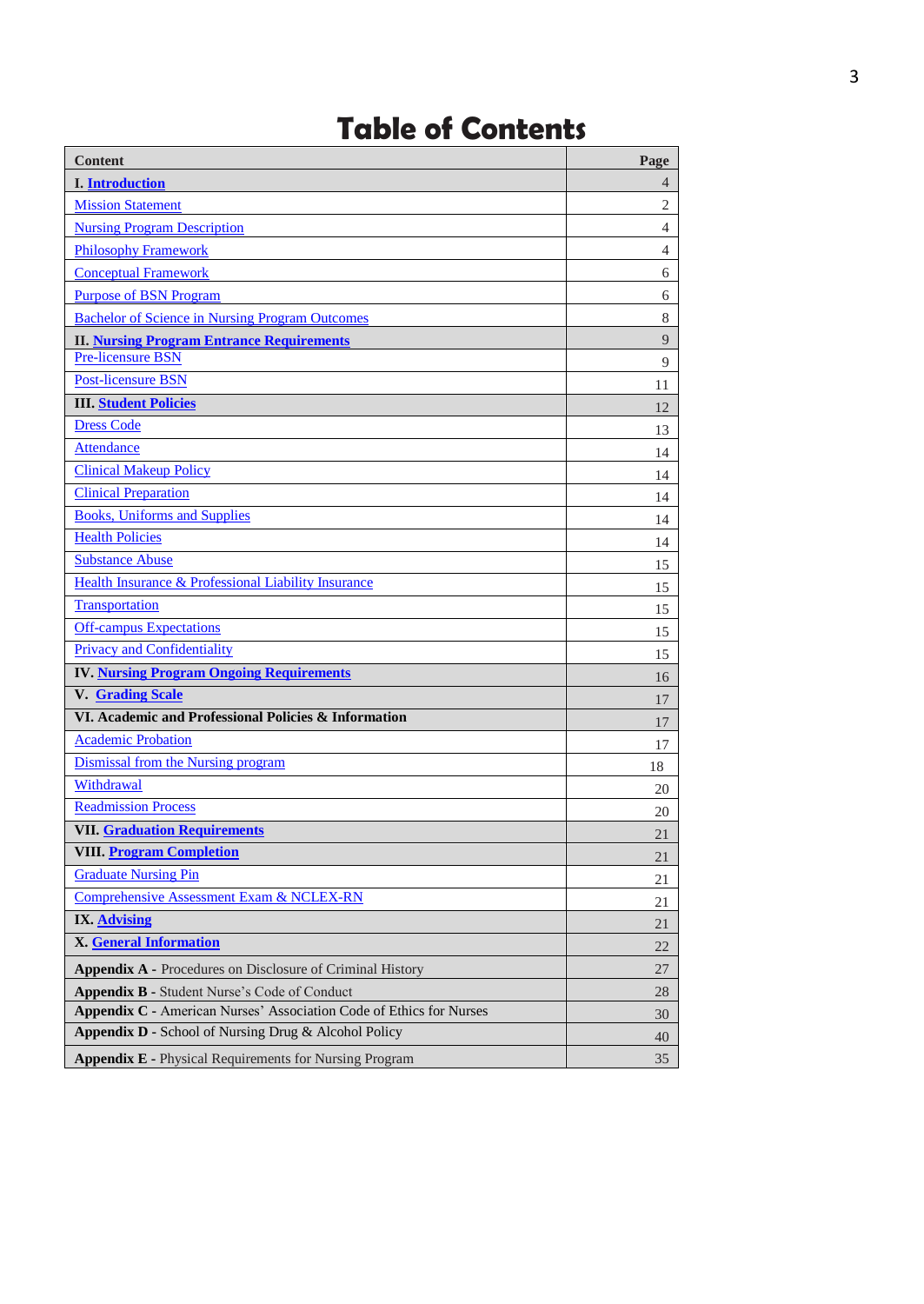#### <span id="page-3-0"></span>**I. Introduction**

#### <span id="page-3-1"></span>**Nursing Program Description**

The School of Nursing offers a Bachelor of Science degree in nursing which is based on the belief that nursing is a unique body of knowledge and skills, directed toward assisting human beings in health promotion, maintenance, restoration and rehabilitation. The program is based upon human needs theory throughout the life span and is built on a liberal arts foundation in the belief that all aspects of society are influential factors in the health of human beings.

The School of Nursing offers two curricular tracks to the Bachelor of Science degree in nursing: the fouryear pre-licensure program and the two-year post-licensure program for the registered nurse. The programs provide students with the opportunity to acquire knowledge, values and skills necessary for the practice of professional nursing.

Courses required in the nursing curriculum facilitate development of liberal backgrounds in physical science, social science and humanities. The generalist curriculum provides a base for expanding roles in nursing practice. The nursing curriculum provides an interdisciplinary major and does not require a minor to meet graduation requirements. Students interested in a minor should refer to the appropriate Catalog section. A total of 126-127 credits are required to complete a Bachelor of Science degree in nursing.

The nursing program is unique in its international affiliation. Clinical nursing experience is obtained primarily at hospitals and community agencies in Sault Ste. Marie, Ontario as well as at health care and community agencies in Sault Ste. Marie, Michigan and the surrounding area.

The Bachelor of Science nursing program is approved by the Michigan Board of Nursing and is accredited by the [Commission on Collegiate Nursing Education \(CCNE\).](http://www.aacn.nche.edu/ccne-accreditation)

#### <span id="page-3-2"></span>**Philosophy**

The School of Nursing is an integral unit of Lake Superior State University. As such, the nursing program reflects the philosophy, mission, and goals of Lake Superior State University. The School of Nursing offers a nursing program designed to meet the needs of students for the broad general education essential to the professional nursing role. The faculty in this program bases the curriculum on the following beliefs:

**Human beings** are integrated individuals with physiological, psychosocial, cultural, and spiritual dimensions. Human beings strive for understanding and mastery as they attempt to meet basic human needs while progressing through the developmental stages of life. As open systems, human beings experience internal and external stressors to which they must adapt in order to attain and maintain health. Human beings have inherent dignity and have the right and responsibility to make choices as they cope with stressors and attempt to resolve problems.

**Environment** consists of all internal and external forces surrounding an individual which could affect life and development. Because internal and external environments are open systems, every aspect of the environment must be considered an influencing factor in health.

**Health** is a state and a dynamic process of being and becoming integrated and whole through life experiences (Roy) which involves the dimensions of physiological, psychosocial, cultural and spiritual. When the human being is able to cope with internal and external stressors which threaten any dimension, the individual maintains a state of health. When the human being is unable to cope with stressors or copes in a maladaptive manner, a state of illness may result. Illness then, results in a subjective feeling of not being well. While nursing assists clients to identify health care needs, clients ultimately are responsible for health care choices.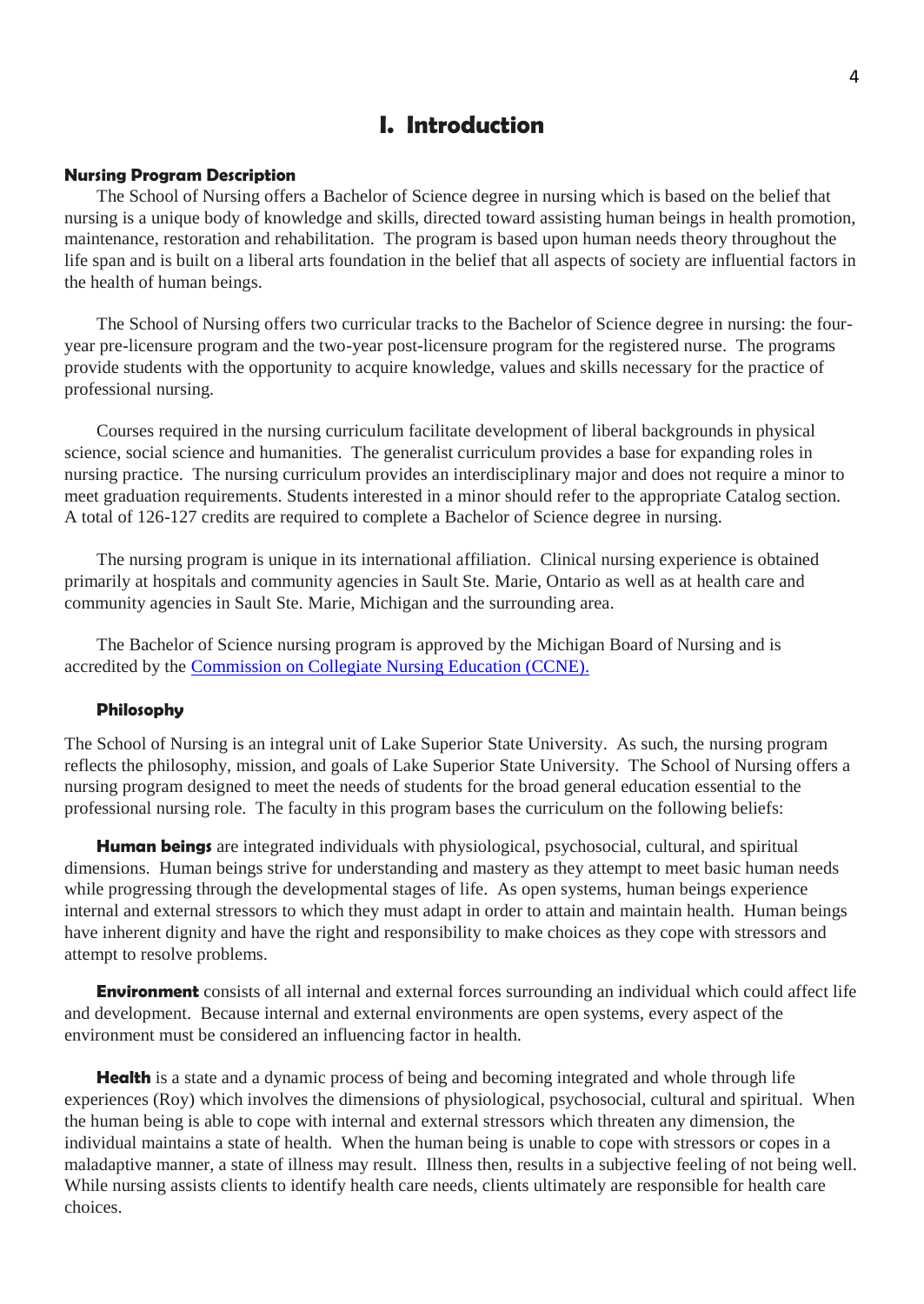**Nursing** is a caring profession in which the practitioner facilitates health, wellness, and healing of individuals, groups and communities. The professional nurse uses objective data and the client's subjective experience in the processes of diagnosis and treatment of human experiences and responses to health and illness through the roles of provider of care, member of the profession and designer/manager/coordinator of care.

\_\_\_\_\_\_\_\_\_\_\_\_\_\_\_\_\_\_\_\_\_\_\_\_\_\_\_\_\_ Roy, Callista (2008). The Roy Adaptation Model. 3rd ed. Prentice Hall

Nursing as a health care profession has a unique body of knowledge and skills which are being developed through nursing research. Nursing faculty believes there are many levels of practitioner within nursing, and each plays a valuable and integral role in the provision of health care. While they believe that baccalaureate education in nursing is the foundation for professional nursing practice, they support all levels of practitioner in nursing and promote efforts of practitioners to progress from one nursing level to another.

Because of the need for registered nurses who are prepared with a broad knowledge base and skills in critical thinking, independent judgment, decision making, leadership and management, the faculty believes that this quality nursing education can be achieved only in institutions of higher learning. Baccalaureate students are provided with a broader knowledge base and skills in critical thinking, independent judgment, decision making, leadership and management. Therefore, baccalaureate education provides the appropriate foundation for the professional role in nursing and provides a framework for graduate study.

<span id="page-4-0"></span>Within the School of Nursing, all levels of education are supported, and students are encouraged to work toward the highest level to which they are capable. Nursing educators have a responsibility to provide effective, appropriate, and comprehensive theory and clinical experiences to assist students in meeting their academic goals. Therefore, the nursing curriculum at Lake Superior State University is designed to encourage and support students as they assume responsibility for their own learning.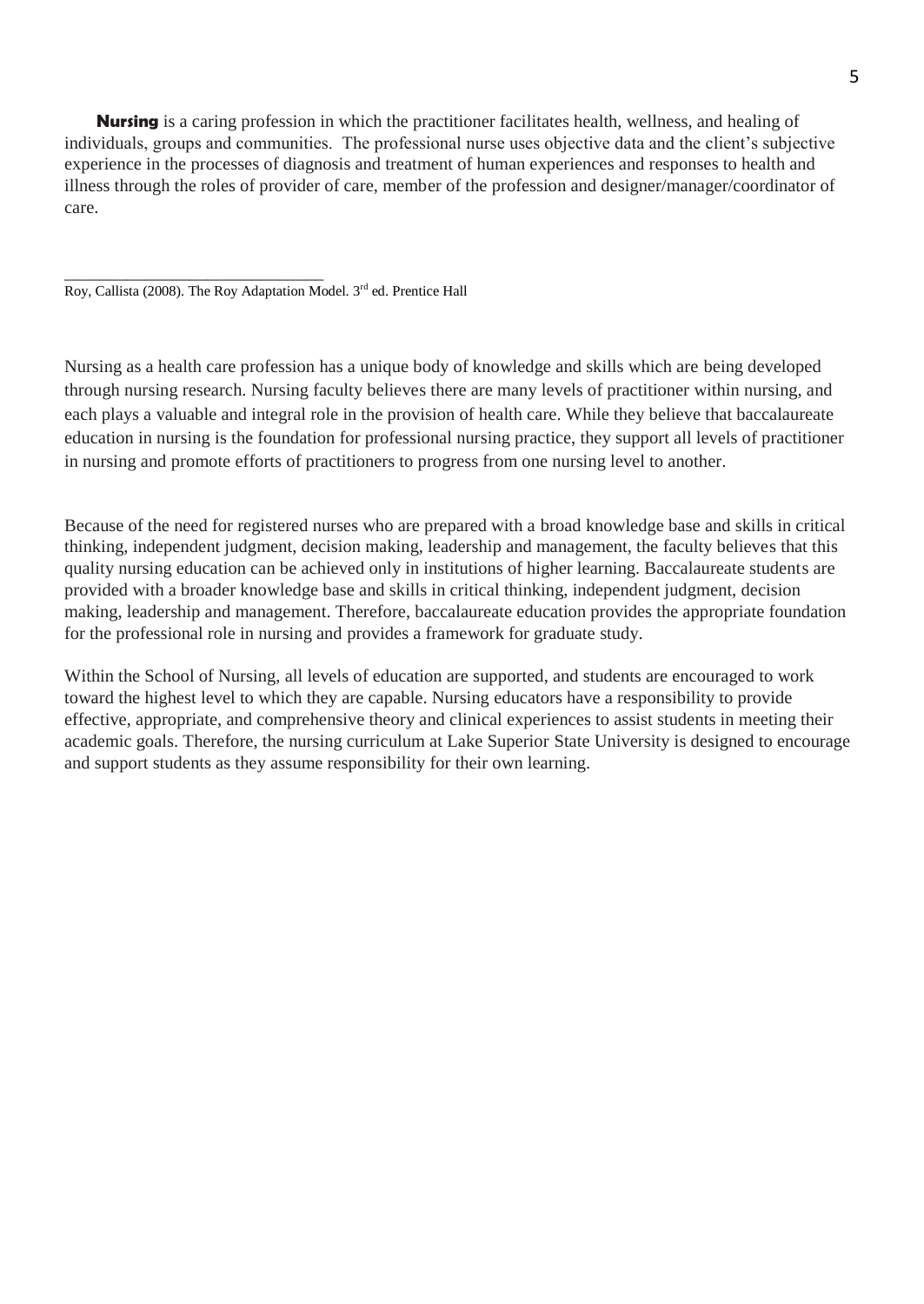#### **Conceptual Framework**

The conceptual framework used by the School of Nursing was designed by the nursing faculty as a model that clarifies the basic beliefs of the faculty and provides order and meaning to the nursing curriculum. The faculty believes the components identified in this model are of sufficient scope and depth to provide a framework for the guidance of the nursing curricula and for nursing practice.



#### **Overview**

Clients are human beings who can be served as individuals, families, groups, communities or populations. The client and the nurse are both open systems with dynamic dimensions. Therefore, both are affected by internal and external forces within the environment.

The nurse interacts with the client in the roles of: provider of care, member of the profession, and designer/manager/coordinator of care. Nurses use caring and the nursing process which includes critical thinking, and theory- and research-based knowledge to facilitate the accomplishment of the goals of disease prevention, health promotion, health maintenance, health restoration and rehabilitation.

The nurse seeks to facilitate the health of clients. However, the ultimate responsibility of health care choices is the client's.

The nursing faculty believes that we have the responsibility to educate ourselves and to educate others, to expand our knowledge and expertise, to share this growing body of knowledge with the greater community. We further believe that learning is a lifelong process and ultimately learning is the choice and responsibility of the learner.

Nursing education should foster critical thinking and decision making and to move from dependent to independent learning experiences. This nursing curriculum was designed to facilitate the students' acquisition of knowledge, skills and understanding necessary for safe, effective and efficient nursing practice.

#### <span id="page-5-0"></span>**Purpose of BSN Program**

The Bachelor of Science in nursing program is designed to provide the student with knowledge, values and skills necessary for the practice of professional nursing. The curriculum incorporates *the Baccalaureate Nurse Essentials* as the program standards and builds upon the liberal arts and science foundation to achieve the expected program outcomes. The graduate uses theoretical and empirical knowledge from the disciplines of nursing, humanities and the physical, behavioral and social sciences as a basis for making nursing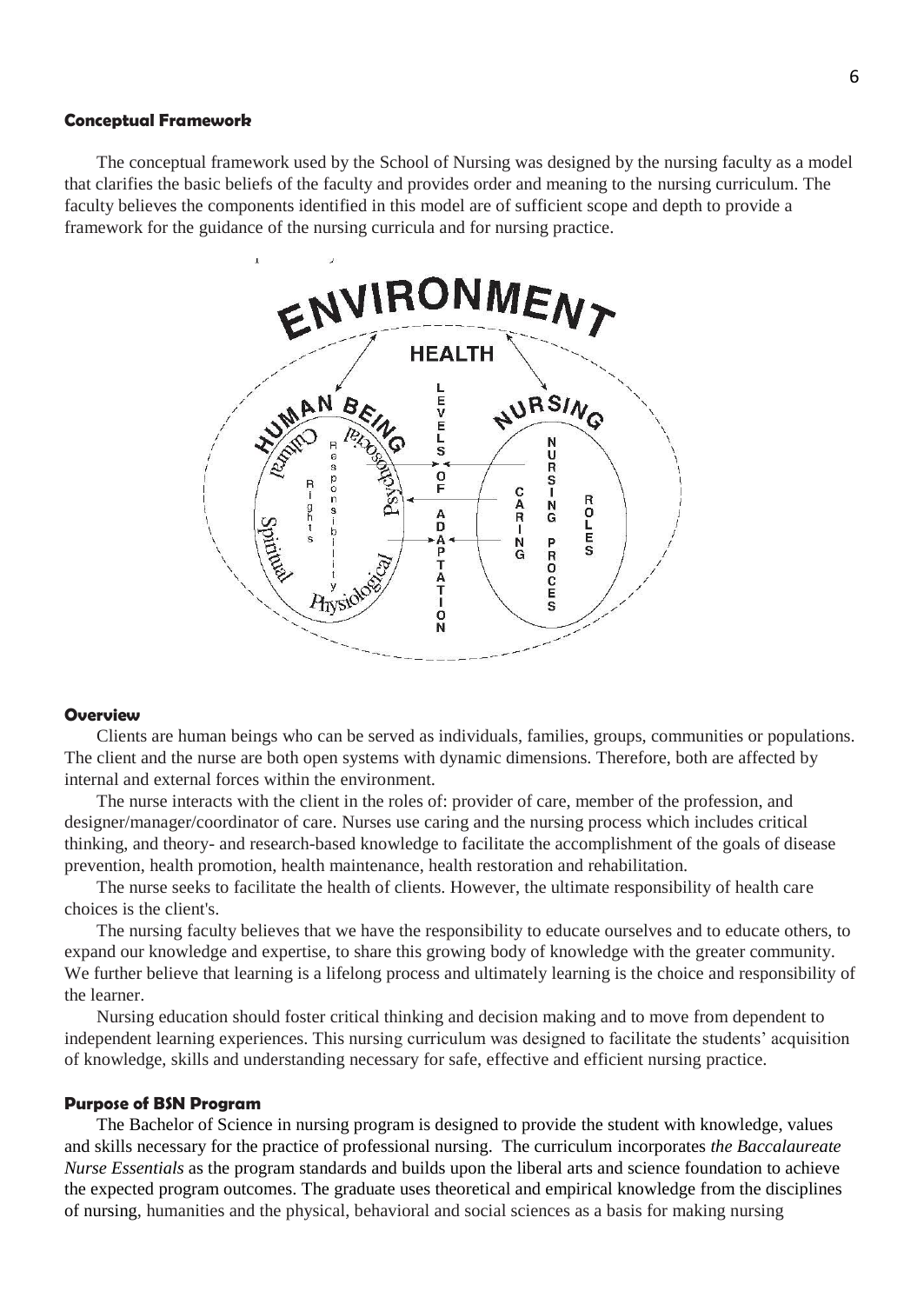decisions.

The baccalaureate graduate is prepared to function as a generalist in providing care at the primary, secondary and tertiary levels within a variety of settings. As a provider of care, she/he manages actual and potential problems or needs within the client system. The client system may be composed of individuals, families, groups, and/or communities. The baccalaureate graduate provides distributive and episodic care dependently, interdependently, and independently in traditional and emerging nursing roles.

The baccalaureate graduate uses the nursing process to provide comprehensive nursing care to client systems. She/he functions as a collaborator, counselor, teacher, change agent and consumer advocate. The graduate uses management theory and leadership skills to improve health care delivery and nursing practice. The graduate demonstrates individual responsibility and accountability for his/her decisions and actions. The curriculum supports the development of a value system which fosters continual personal and professional growth. In addition, the curriculum provides a foundation in beginning research techniques as a framework for nursing practice and graduate study.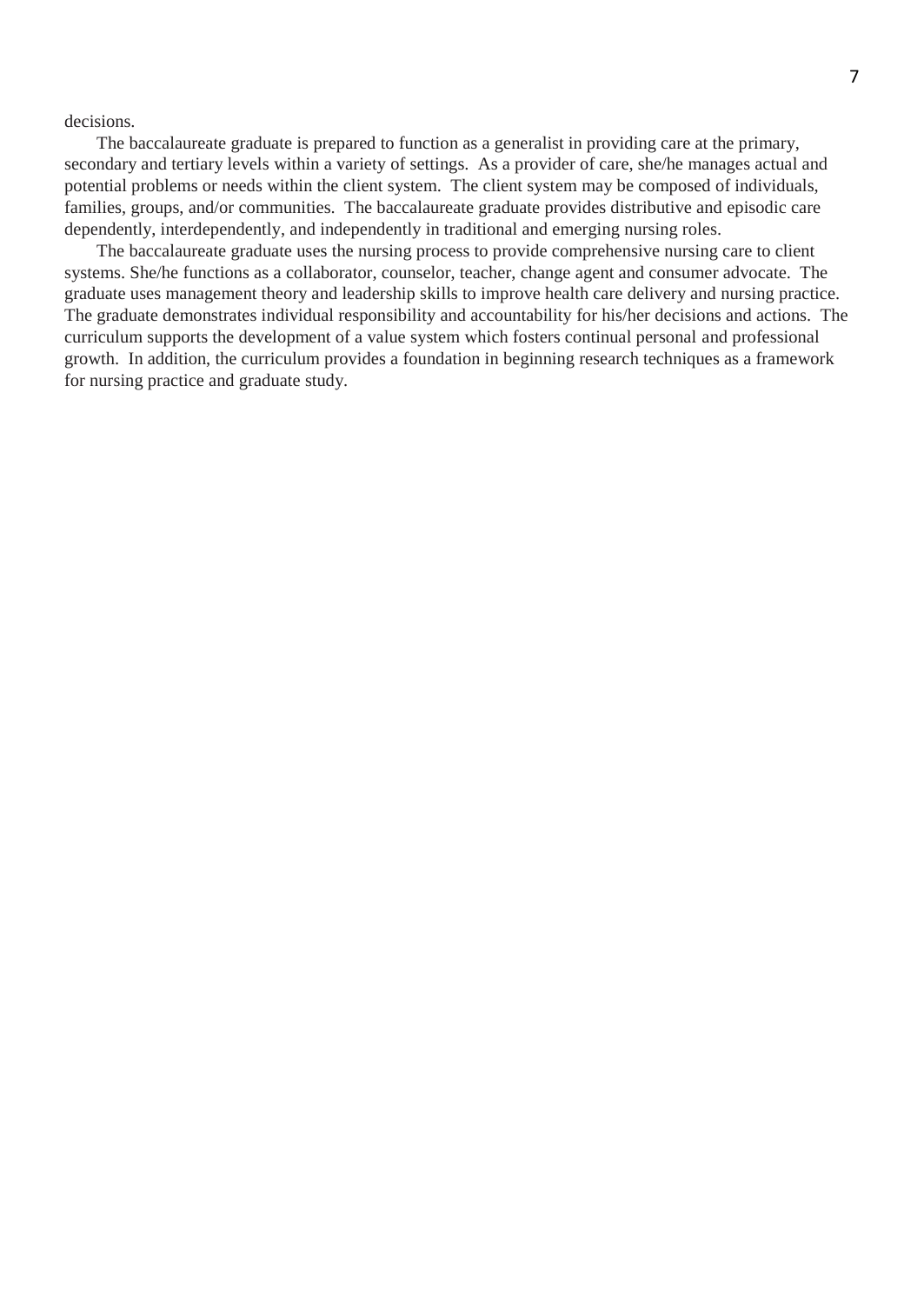### <span id="page-7-0"></span>**The Baccalaureate Nurse Essentials Program Standards and Expected Program Outcomes for the LSSU BSN**

#### **I. Liberal Education for Baccalaureate Generalist Nursing Practice** Appraises a solid base in liberal education for nursing practice

#### **II. Basic Organizational and System Leadership for Quality Care and Patient Safety**

Synthesizes knowledge and skills in leadership, quality Improvement, and patient safety to provide quality health care

#### **III. Scholarship for Evidence-Based Practice**

Evaluates research for potential application for evidence-based practice

#### **IV. Information Management and Application of Patient Care Technology**

Designs knowledge and skills in information management and patient care technology in the delivery of quality patient care

#### **V. Health Care Policy, Finance, and Regulatory Environments**

Analyzes health care policies, including financial and regulatory, directly and indirectly influencing the nature and functioning of the health care system

#### **VI. Inter-professional Communication and Collaboration for Improving Patient Health Outcomes**

Appraises communication and collaboration among health care professionals and patients to deliver high quality and safe patient care

#### **VII. Clinical Prevention and Population Health**

Determines health promotion and disease prevention at the individual and population health levels

#### **VIII. Professionalism and Professional Values**

Emulates professionalism and inherent values of altruism, autonomy, human dignity, integrity, and social justice

#### **IX. Baccalaureate Generalist Nursing Practice**

Synthesizes nursing practice with patients, individuals, families, groups, communities, and populations across the lifespan and across the continuum of health care environments and the variations of care, the increased complexity, and the increased use of health care resources inherent in caring for patients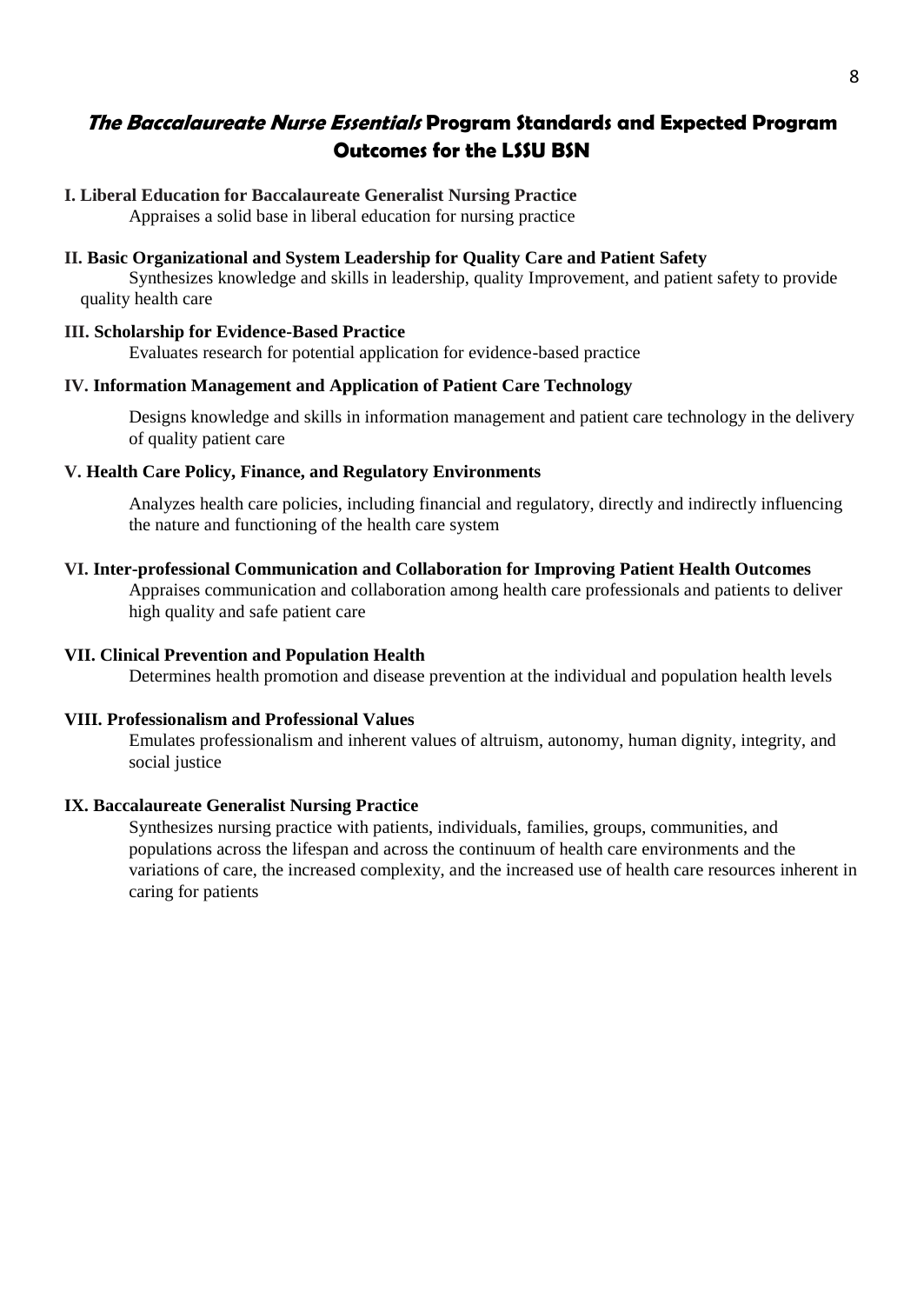## <span id="page-8-0"></span>**II. Nursing Program Entrance Requirements**

The School of Nursing complies with the LSSU policy of equal opportunity (see LSSU [Academic](http://www.lssu.edu/catalog/) [Catalog\)](http://www.lssu.edu/catalog/). Qualified applicants are admitted without discrimination with regard to race, color, national origin or ancestry, gender, age, religion, height, weight, marital status, sexual preference, veteran status or disability (reasonable accommodations will be made within the [Americans with Disabilities Act guidelines.](http://www.lssu.edu/disability/)

Admission to Lake Superior State University's nursing programs shall not be denied solely on the basis of a prior felony or misdemeanor conviction (see Appendix A for details related to disclosure of criminal history).

**Admission Sequence:** Students may be admitted to the University at any point, but may not be admitted to nursing until they have fulfilled all pre-nursing course requirements.

#### <span id="page-8-1"></span>**Entrance Requirements for Pre-Licensure BSN Program**

#### **1. School of Nursing Application Process**

Complete School of Nursing Application by date posted on the [LSSU School of Nursing website](https://www.lssu.edu/nursing/index.php) for fall and spring admission.

#### **Secondary SchoolofNursing,BSNAdmission Cycle**

When a full cohort is not achieved during the May application cycle, students completing summer session courses maybe considered for a secondary admission cycle. Any unfilled positions will be filled in August for the fall semester using the same rating method for selection (e.g. if there are five openings following the May selection, the students who successfullycomplete requirements during the summer will be ranked only among that secondary application group and selected for the available openings).

#### **2. Limit to Three Attempts for Admission to the BSN Program**

Students may apply up to three (3) times for admission to BSN Program. If an application is denied after the third time, students will no longer be eligible to apply for admittance. Extenuating circumstances may be considered based on a per student basis for admittance consideration after third time application denial. This process will follow College of Health and Behavior protocol.

#### **School of Nursing Entrance Requirements**

- **a.** A minimum cumulative grade point average of 2.7 and a C or better, ENGL110, ENGL111, PSYC101, SOCY101, BIOL121, BIOL122, CHEM108 and PSYC155. *Note:* Mathematics proficiency at the MATH102 level (or higher) is a prerequisite for CHEM108.
- **b.** For the admission process, the School of Nursing will accept the grade of the last attempt of a prerequisite course, regardless of where they are taken or how many attempts are made. Only two attempts at a course are permitted.
- **c.** Transfer credit will be granted on an individual basis by the LSSU Registrar. Upon transfer, only those courses in which the student earned a grade of C (or better) will be accepted by the School of Nursing.
- **d.** Credits for Pharmacology and Anatomy & Physiology I & II are transferrable for 5 years. The student may at this time either repeat these courses or successfully pass the CLEP exams. Advisors may suggest that the student re-take nursing support courses if 5 years have passed.
- **e.** "Good academic standing" at time of admission per LSSU academic standards.
- **f.** Applicants must satisfactorily complete the TEAS pre-entrance exams as determined by the School of Nursing.
	- i. The School of Nursing will accept the highest score of the FIRST three attempts for each of the categories, regardless of where they are taken or how many attempts are made.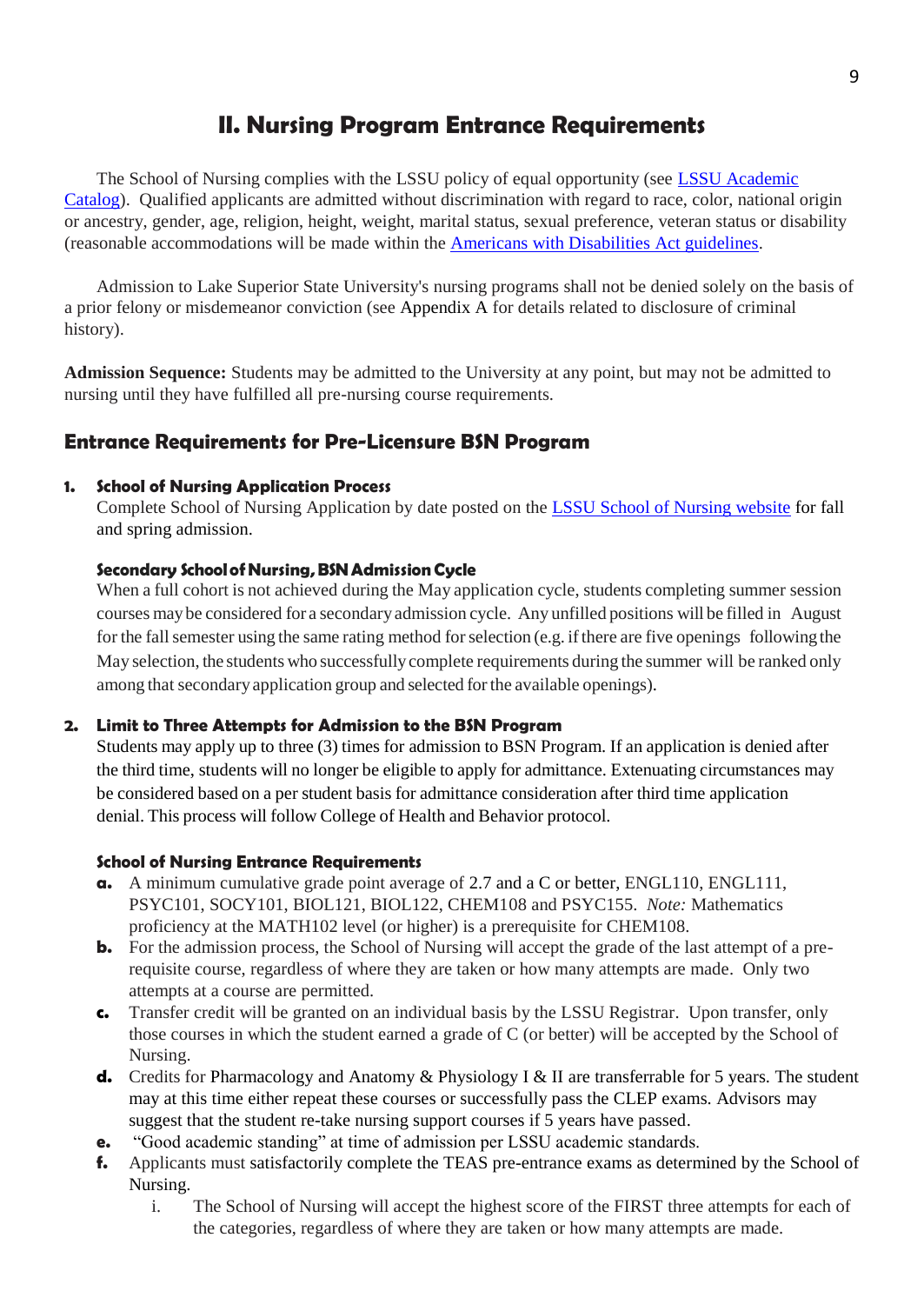- ii. The Test of Essential Academic Skills [\(TEAS\)](https://www.atitesting.com/Solutions/pre-program/TEAS.aspx) testing scores must be at the 'proficient' level in at least 3 of 4 categories and a minimum of 'basic' in the 4<sup>th</sup> category.
- **g.** Evidence of current CPR certification through Red Cross (The Professional Rescuer) or American Heart Association (The Health Care Provider).
- **h.** Current immunization record.
- **i.** Unofficial transcripts for any transfer credits.
- **j.** Background check documentation.
- **k.** Good Professional standing including no action against, or loss of professional licensure, especially where this relates to patient care, educational licensure/certification, or under current investigation for criminal/prosecutable wrongdoing This type of situation may prevent the applicant from clinical settings or obtaining a nursing license. Any individuals that fall under this category will have a review and be approved or disapproved for acceptance into the nursing program by the Dean and the nursing faculty.

**Final Admission Criteria:** A max of 28 students will be admitted to the program each semester based upon:

- **1.** GPA of required courses
- **2.** GPA of predictor courses
- **3.** Pre-entrance exams scores
- **4.** Number of LSSU credits

Suggested sequence of courses may be modified to meet the needs of individual students. [Check](http://www.lssu.edu/catalog/) LSSU [Academic Catalog](http://www.lssu.edu/catalog/) course descriptions for prerequisites and course content.

#### **Bachelor of Science in Nursing Four-Year Program**

*(Sample schedule)*

| <b>First Year - Pre-clinical</b>                                                                                    |                                                 |  |
|---------------------------------------------------------------------------------------------------------------------|-------------------------------------------------|--|
| <b>Semester 1</b>                                                                                                   | Semester 2                                      |  |
| <b>USEM 101 University Seminar</b>                                                                                  | BIOL 122 Human A & P II<br>4                    |  |
| BIOL 121 Human A & P I<br>4                                                                                         | 3<br>CHEM 108 Applied Chemistry                 |  |
| 3<br>ENGL 110 First-Year Comp I                                                                                     | 3<br>ENGL 111 First-Year Comp II                |  |
| PSYC 101 Intro to Psychology<br>$\overline{4}$                                                                      | 3<br>PSYC 155 Lifespan Development              |  |
| $3 - 4$<br>Elective*                                                                                                | $\overline{4}$<br>SOCY 101 Intro to Sociology   |  |
| 16                                                                                                                  | 17                                              |  |
| Apply for Admission to the Nursing Program by date<br>*Math competency required: MATH 087/088/102 or SAT equivalent |                                                 |  |
|                                                                                                                     | posted on School of Nursing Website.            |  |
|                                                                                                                     |                                                 |  |
| <b>Second Year - Clinical Admission Required</b>                                                                    |                                                 |  |
| Semester 1                                                                                                          | Semester 2                                      |  |
| CHEM 110 Applied Organic/Bio-chem<br>4                                                                              | General Education - Humanities<br>$3-4$         |  |
| 3<br>HLTH 209 Pharmacology                                                                                          | <b>BIOL 223 Clinical Microbiology</b><br>3      |  |
| 3<br>HLTH 232 Pathophysiology                                                                                       | HLTH 208 Prin of Human Nutrition<br>3           |  |
| NURS 211 Intro. to Prof. Nsg<br>3                                                                                   | NURS 213 Fundamentals of Nsg<br>6               |  |
| $\overline{4}$<br>NURS 212 Health Appraisal                                                                         | $15 - 16$                                       |  |
| 17                                                                                                                  |                                                 |  |
| Third Year - Clinical Admission Required                                                                            |                                                 |  |
| Semester 4<br>Semester 3                                                                                            |                                                 |  |
| COMM 101 Human Communications<br>3                                                                                  | <b>NURS 434 Nursing Research</b><br>3           |  |
| 3<br>MATH 207 Prin. of Stat. Methods                                                                                | HLTH/NURS 328 Multicultural<br>3                |  |
| $\overline{\mathbf{c}}$<br>HLTH 235 Healthcare Informatics                                                          | 5<br>NURS 325 Nsg Childbearing Fam              |  |
| $\underline{8}$<br>NURS 327 Adult Nursing I                                                                         | $\overline{5}$<br>NURS 326 Parent/Child Nursing |  |
| 16                                                                                                                  | 16                                              |  |
|                                                                                                                     |                                                 |  |
| <b>Fourth Year – Clinical Admission Required</b>                                                                    |                                                 |  |
| Semester 5                                                                                                          | Semester 6                                      |  |
| <b>NURS 435 Nursing Management</b><br>4                                                                             | NURS 433 Mental Health Nursing<br>5             |  |
| 8<br>NURS 431 Adult Nursing II                                                                                      | 5<br>NURS 432 Nursing of Populations            |  |
| $\frac{3}{15}$<br>Elective                                                                                          | $\overline{c}$<br>NURS 436 Nursing Issues       |  |
|                                                                                                                     | General Education - Humanities<br>$3-4$         |  |
|                                                                                                                     | $15 - 16$                                       |  |
|                                                                                                                     |                                                 |  |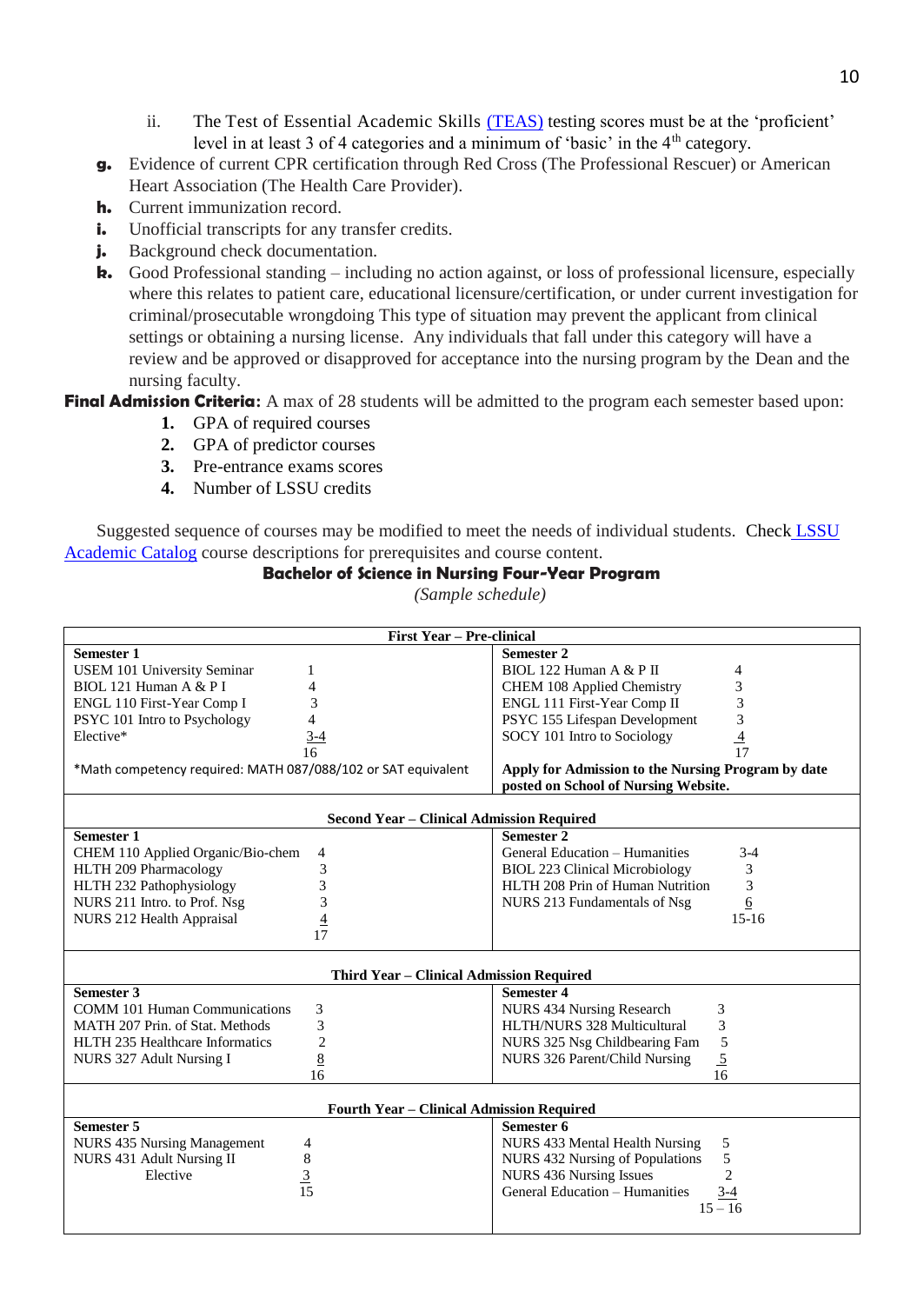#### <span id="page-10-0"></span>**Entrance Requirements /Post-Licensure BSN Program**

**1. Entrance Requirements:** To qualify for admission to the Post-Licensure BSN program, applicants must satisfy University admission requirements as described in the admission section of the Catalog.

#### **2. Required Admission Credentials:**

Submit to Admissions Office: standard LSSU Application for Admission; transcripts from previous nursing school(s) and college(s).

Submit to School of Nursing: copy of current Michigan or Ontario professional nursing license and immunization records. All credentials must be on file preceding semester of entry.

For students with college-level achievement, the opportunity will be offered, by means of examination, to obtain course credit or placement into an advanced course.

- 3. **Transfer credit** will be granted on an individual basis by the LSSU Registrar. Upon transfer, only those courses in which the student earned a grade of C (or better) will be accepted by the School of Nursing. Credit for pharmacology courses is acceptable for five years unless utilizing in current practice.
- 4. **Applicants must be graduates of a state- or provincial-approved associate degree or diploma nursing** program with a cumulative grade point average of 2.7 in all nursing, nursing support and English courses. Nursing support courses include: chemistry, mathematics, anatomy and physiology, microbiology, nutrition, pharmacology, pathophysiology, computer applications in health sciences, psychology and sociology courses. Thirty-two credits will be granted for basic nursing courses upon successfully completing NURS360 an NURS363. Credit may be granted for nutrition and pharmacology upon writing the required NLN tests and achieving scores at the 50th percentile or above. NLN tests may be repeated once; students must enroll in the course if not successful on second writing. Credit by departmental exam is also available to students upon request.
	- **5. General Degree Requirements for Bachelor of Science** must be met. See degree requirements in [University](http://www.lssu.edu/catalog/) Academic Catalog. The nursing curriculum provides an interdisciplinary major and does not require a minor to meet graduation requirements. Students interested in a minor should refer to the appropriate University Catalog section. A total of 127 credits is required to complete a bachelor of science degree in nursing. For graduation, students must have 33 (LSSU credits). CLEP and departmental testing are acceptable as transfer credit but may need to be replaced with LSSU credits to meet the 33-credit requirement. Students must earn at least 50 percent of their departmental required 300/400-level credits in LSSU credits.
	- **6. Time Requirements:** Time required for completion will be two years including two summers. The time required for completion will depend upon the number of transfer credits and credits received by examination. All support courses need to be completed prior to starting nursing courses. Nursing course sequence should be completed in six semesters, which includes two summers.

The RN completion program is offered on a part-time basis at the LSSU Regional Centers in Petoskey and Escanaba. For further course information contact the main campus School of Nursing at 906-635-2288, the Petoskey Regional Center at 231-348-6623 or the Escanaba Regional Center at 906-217-4123.

 **7. Additional Costs:** Students are responsible for transportation to clinical agencies and all additional costs incurred by enrollment in the nursing program. Costs, academic and general information are listed in the Nursing Student Handbook.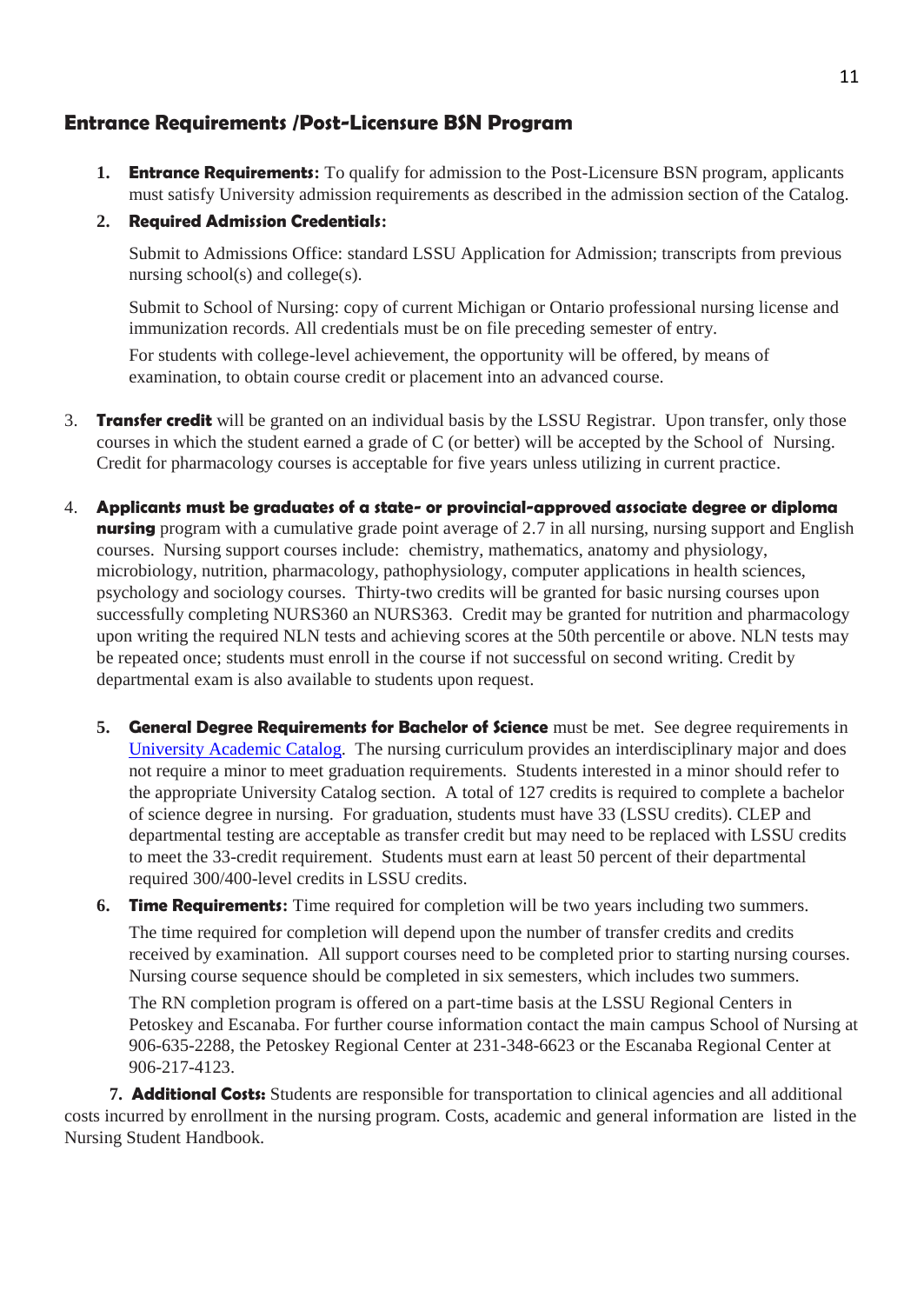## **Course Sequence Post-Licensure BSN Track**

Curriculum plan at LSSU: English, speech, social science, natural science and support course requirements must be completed prior to starting NURS-prefix courses.

| <b>NURS360</b> | Prof. Nursing Concepts                             |   |
|----------------|----------------------------------------------------|---|
| <b>NURS363</b> | Comprehensive Health Appraisal                     |   |
|                | NURS/HLTH352 Health Issues of Aging Population     |   |
| <b>NURS365</b> | Family Nursing Theory                              |   |
|                | NURS/HLTH328 Multicultural Approach to Health Care |   |
| NURS434        | Nursing Research                                   |   |
| <b>NURS435</b> | <b>Nursing Management</b>                          | 4 |
| <b>NURS436</b> | Contemporary Issues in Nursing                     |   |
| <b>NURS437</b> | Professional Nursing Leadership                    |   |
| NURS432        | <b>Community Health Nursing</b>                    |   |
|                |                                                    |   |

#### **Health Sciences (11 credits)**

- [HLTH208](http://www.lssu.edu/cms_catalog_course_descriptions/index.php?courseid=HLTH208) Principles of Human Nutrition\* 3
- [HLTH209](http://www.lssu.edu/cms_catalog_course_descriptions/index.php?courseid=HLTH209) Pharmacology\* 3
- [HLTH232](http://www.lssu.edu/cms_catalog_course_descriptions/index.php?courseid=HLTH232) Pathophysiology 3
- [HLTH235](http://www.lssu.edu/cms_catalog_course_descriptions/index.php?courseid=HLTH235) Healthcare Informatics 2

#### **Other Disciplines (13 credits)**

- [BIOL121](http://www.lssu.edu/cms_catalog_course_descriptions/index.php?courseid=BIOL121) Human Anatomy & Physiology I\* 4
- [BIOL223](http://www.lssu.edu/cms_catalog_course_descriptions/index.php?courseid=BIOL223) Clinical Microbiology\* 3
- CHEM108 Life Chemistry I\* 3
- [MATH207](http://www.lssu.edu/cms_catalog_course_descriptions/index.php?courseid=MATH207) Principles of Statistical Methods 3

#### **General Education (32 credits)**

- [PSYC101](http://www.lssu.edu/cms_catalog_course_descriptions/index.php?courseid=PSYC101) Introduction to Psychology\* 4
- [SOCY101](http://www.lssu.edu/cms_catalog_course_descriptions/index.php?courseid=SOCY101) Introduction to Sociology<sup>\*</sup> 4
- [BIOL122](http://www.lssu.edu/cms_catalog_course_descriptions/index.php?courseid=BIOL122) Human Anatomy & Physiology\* 4
- CHEM110 Life Chemistry II 4
- [ENGL110](http://www.lssu.edu/cms_catalog_course_descriptions/index.php?courseid=ENGL110) First-Year Composition I\*3
- [ENGL111](http://www.lssu.edu/cms_catalog_course_descriptions/index.php?courseid=ENGL111) First-Year Composition II\* 3
- **[COMM101](http://www.lssu.edu/cms_catalog_course_descriptions/index.php?courseid=COMM101) Human Communication\* 3**
- HUMANITIES 6 minimum

#### **General Electives (6 credits)**

#### **Total Credits: 125**

*\*Credit by departmental exam (or NLN examination, passing at a 50 percentile or higher) is also available to students upon request. For further information, contact the main campus School of Nursing at 906-635-2288, the Petoskey Regional Center at 231-348-6623 or the Escanaba Regional Center at 906-217-4123. \*Prerequisite courses for entrance to the program.*

## <span id="page-11-0"></span>**III. Student Policies**

The following regulations pertain to all students enrolled in clinical nursing courses at Lake Superior State University. Each student is responsible for reading the LSSU Undergraduate Course Catalogue and the BSN Student Handbook, and seeking consultation with their academic advisor/ and/or department Dean if questions or concerns arise.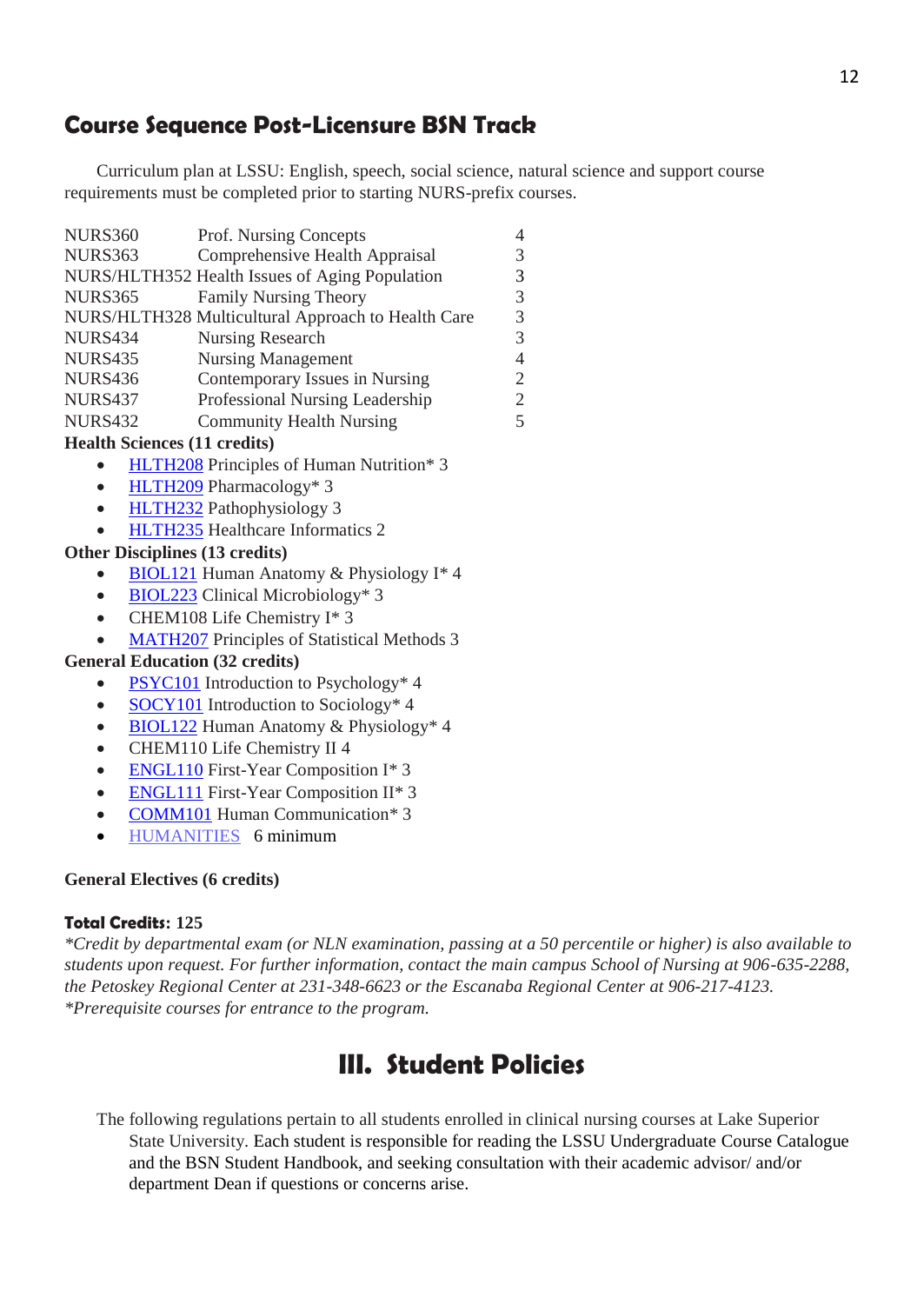Note: All School of Nursing student policies are clearly described in the BSN Student Handbook, and can be accessed on the LSSU nursing website. However, students are recommended to print a hard copy of the BSN Student Handbook.

#### **Professional Conduct**

Students are expected to conduct themselves in a professional manner (see Appendix B for Student Pledge and Code of Conduct). The student has the obligation to adhere to the standards of ethical practice and conduct stated in the American Nurses' Association's Code of Ethics for Nurses and the ANA Standards of Practice (see Appendix C). When engaged in nursing functions, the student must do so within legally prescribed bounds and is accountable for his/her actions as defined in the Michigan Public Health Code.

#### **Academic Integrity**

The School of Nursing abides by the University Rules as set forth and adheres to the [Students Rights and](https://www.lssu.edu/campuslife/handbook/)  [Responsibilities and Student Code.](https://www.lssu.edu/campuslife/handbook/) It is the student's responsibility to review these rules. These are included within the LSSU Student Handbook: Students Rights and Responsibilities, the Student Code, and University Policies and Related Documents are available on LSSU's website<https://www.lssu.edu/campuslife/handbook/>

#### **Cell Phones**

Students should follow the cell phone policy use of the agency site.

#### **Dress Code**

Personal neatness and good grooming habits reflect positively on the individual, the School of Nursing and the nursing profession. Adhering to the dress code contributes to maintaining asepsis, promotes patient safety, and complies with agencies' policies. Complying with standards of personal hygiene and dress is required and contributes to positive interpersonal relationships between clients and agency staff.

<span id="page-12-0"></span>**Dress code requirements:** Students are expected to be neat and well-groomed. This includes the following:

- 1. Hair will be neat, clean and controlled so that asepsis is maintained when providing care for the client. Shoulder length hair should be drawn back from the face. Below-shoulders-length hair will be pulled back and secured so that it does not fall below the shoulders and **remains motion free. Unnatural hair colors, styles and accessories must be avoided, and facial hair must be neatly trimmed.**
- 2. Jewelry will be limited to wedding rings, watches and one pair of pierced earrings which are small, post-type and worn only in the ears. Dangly and loop earrings are to be avoided for the student's and client's safety. Based on asepsis issues, instructors reserve the right to have students remove all jewelry.
- 3. Students' tattoos must be covered at all times. Make up must be conservative. No gum may be chewed in the clinical agencies. Cleavage, midriff, or buttocks cannot be visible upon bending or other position changes. No leggings or form fitting or revealing clothing will be permitted.
- 4. The official student uniform:

In the hospital/clinical setting all BSN LSSU nursing students will wear navy blue scrub tops and bottoms, and an optional purchase of a navy blue lab jacket. Tops must properly fit to assure **no skin exposure during movement** including but not limited to raising hands above waist and bending over. In efforts to maintain a professional appearance the pants must be straight-legged and hemmed to not touch the floor. I Uniforms should be clean and free of wrinkles. It is recommended that students purchase two scrub sets since many clinical days are back-to-back which can make laundering in between difficult. Uniforms *must* be purchased at the Barnes & Noble at LSSU campus bookstore. The LSSU Student Nurse patch must be fully adhered to the left shoulder sleeve of the scrub shirt and lab jacket. Students are allowed to wear a plain white long sleeve t-shirt under the scrub top if setting temperatures support such layering. When the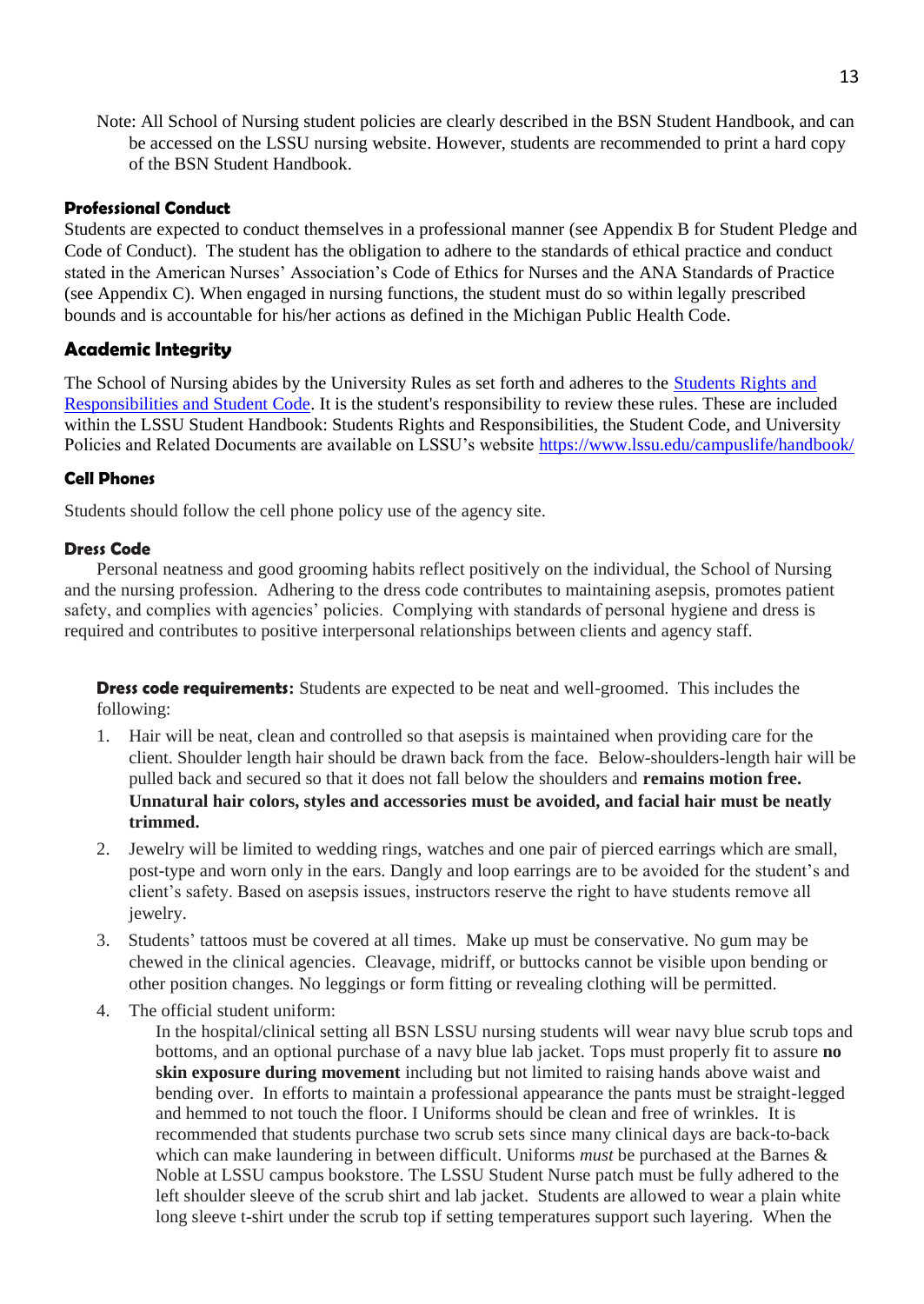clinical day is completed, students are required to change out of their uniform as soon as possible i.e. they should not wear their scrubs to any non-clinical activities. Shoes must be close-toed and close-heeled. They must be leather or vinyl and all white in color. Platform-type is not permitted for safety reasons. The LSSU picture ID student name badge must be worn on the left chest area at all times while in uniform. **Any exceptions to the dress code will be determined by the course coordinator or the clinical site policies.**

- 5. Perfume or cologne is not to be worn in the clinical area due to possible allergies of patients, agency staff, peers, etc.
- 6. While in uniform, students must not smoke, chew tobacco, or smell of tobacco or smoke.
- 7. Fingernails are to be short, clean and polish-free to ensure client and student safety. No acrylic, nail decorations or artificial nails.

#### **Failure to comply with the dress code will result in the student being asked to leave the clinical setting and will result in an absence for that clinical day.**

#### <span id="page-13-0"></span>**Attendance**

Students are responsible for acquiring knowledge, skills and values necessary for the safe practice of nursing. Clinical and laboratory attendance is required to meet course objectives and to demonstrate safe practice of nursing. Absence or tardiness makes it impossible to evaluate the student's ability to meet course objectives and may result in course failure.

Faculty will determine which absences from lab or clinical must be made up. The date, time and type of make-up will be determined by the faculty member. The student will be responsible for any additional costs which may be incurred for making up clinical time. If the absence is a non-excused absence, **the student will not be allowed to make up the clinical time and will receive a failing grade for the course.**

The nursing student is expected to make accurate and honest judgments about his/her state of health as a reason for not attending the laboratory and/or the clinical sections of nursing courses. When illness does not permit attendance, it is the responsibility of the student to notify the laboratory instructor and/or clinical instructor and the clinical agency **prior** to the scheduled laboratory or clinical time.

<span id="page-13-1"></span>**Clinical make-up policy:** All clinical hours must be made up. It is the responsibility of the student to contact the instructor regarding make-up of all clinical absences. The student will be responsible for any additional costs which may be incurred for making up clinical time. There is no guarantee that students will be able to make up clinical experiences within that semester.

#### <span id="page-13-2"></span>**Clinical Preparation**

Nursing courses with a clinical component may require students to collect assessment data in advance, one or more days before the assigned clinical times. Adequate time needs to be budgeted to ensure proper planning of safe patient care.

#### <span id="page-13-3"></span>**Books, Uniforms and Supplies**

Textbooks, uniforms and supplies for each nursing course will be available at the [LSSU Barnes and Noble](http://lssu.bncollege.com/webapp/wcs/stores/servlet/BNCBHomePage?storeId=50060&catalogId=10001&langId=-1)  [bookstore.](http://lssu.bncollege.com/webapp/wcs/stores/servlet/BNCBHomePage?storeId=50060&catalogId=10001&langId=-1) See supply list. Student uniforms will be purchased during the first week of classes once admitted to the clinical portion of the nursing program.

Nursing ID's are required and will be ordered through the Cisler Center.

#### <span id="page-13-4"></span>**Health Policies**

The School of Nursing follows the [Occupational Safety & Health Administration](https://www.osha.gov/SLTC/etools/hospital/hazards/univprec/univ.html) (OSHA) Universal Precaution [guidelines. N](https://www.osha.gov/SLTC/etools/hospital/hazards/univprec/univ.html)ursing students are required to wear personal protective equipment when handling any blood or body fluids. It is the student's responsibility to inform faculty of personal health conditions which may present a risk to selves or others. Efforts will be taken to not assign nursing students who are pregnant or receiving medical treatment with corticosteroids or immunosuppressant medications to patients who present risks to students with those conditions, accordance with standards of practice.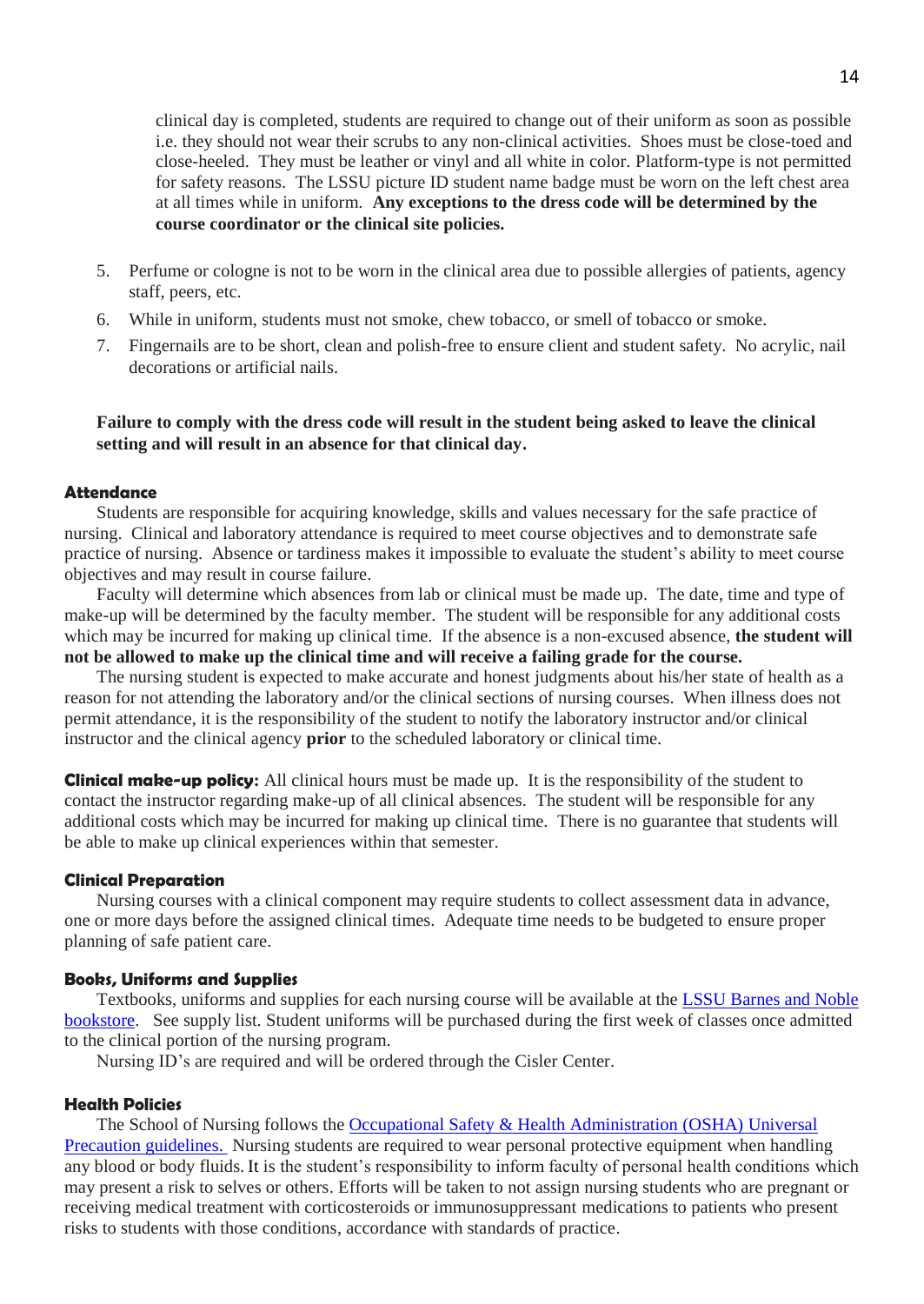Students must **immediately** report any exposure to blood or body fluids or needle sticks in the clinical or laboratory area to their instructor and follow the agency and/or School of Nursing exposure policy guidelines.

**Latex Allergy:** Due to the broad range of equipment, manikins, materials and supplies used in the University's practice and simulation laboratories, and with the vast number of hospitals and other clinical facilities serving as sites for student clinical education, students must be aware that the university and clinical facilities cannot provide a completely latex-free environment. Students must notify the Dean of the School of Nursing and Health Sciences or designee prior to the start of the program if a latex allergy is present. In the case of a severe latex allergy, a health care provider's note will be required for participation in clinical and lab activities.

<span id="page-14-0"></span>**Substance Abuse:** The School of Nursing Substance Abuse Policy will be followed (see Appendix D)

#### <span id="page-14-1"></span>**Professional Liability Insurance**

All students are required to carry professional nursing liability insurance while enrolled in the nursing program. A course fee is assessed every year to cover the cost of this insurance.

#### **Health Insurance**

The School of Nursing strongly recommends that all students carry health insurance while enrolled in the nursing program. Students may purchase coverage through the University or a private plan. Treatment for injuries occurring during clinical experiences is the student's responsibility.

#### <span id="page-14-2"></span>**Transportation**

Students will be assigned to clinical experiences requiring travel off campus. Transportation to and from clinical agencies and other related costs are the responsibility of the student

#### <span id="page-14-3"></span>**Off-campus Expectations**

Clinical experiences may be assigned at agencies outside of the Sault Ste. Marie area. Any expenses incurred are the student's responsibility. Students are expected to conduct themselves in a professional manner at *all times*, including clinical experiences which require overnight stays.

#### <span id="page-14-4"></span>**Privacy and Confidentiality**

Faculty at Lake Superior State University's School of Nursing believes that the professional registered nurse is held to the highest standard when it comes to protecting the dignity and rights of the clients they serve. To emphasize this important concept, all clinical courses in Lake State's Nursing Program have a course objective that addresses the program's expectation that the nursing student adheres to this standard during their clinical practice experiences.

Confidentiality is a key element in respecting the dignity and rights of clients. It is the student's responsibility to safeguard the client's right to privacy by judiciously protecting information of a confidential nature during clinical experiences, discussion of clinical experiences in pre and post conferences, in the classroom when appropriate, when accessing assigned client documentation (in client hard chart or by computer), and in written coursework (that pertains to the clinical experience). Further, clinical experiences are graded on the fact that the nursing experience is identified and/or discussed; however, the client can never be identified.

Additionally, all nursing students in Lake Superior State University's nursing programs are made aware of their responsibilities regarding privacy and confidentiality by signing the School of Nursing's Privacy and Confidentiality Policy. Further, the student is made aware that any breech in privacy/confidentiality or respect for the dignity and rights of a client is justification for clinical failure, at any point during the semester, resulting in a failing course grade. The student will be required to follow appropriate confidentiality guidelines at all clinical agencies.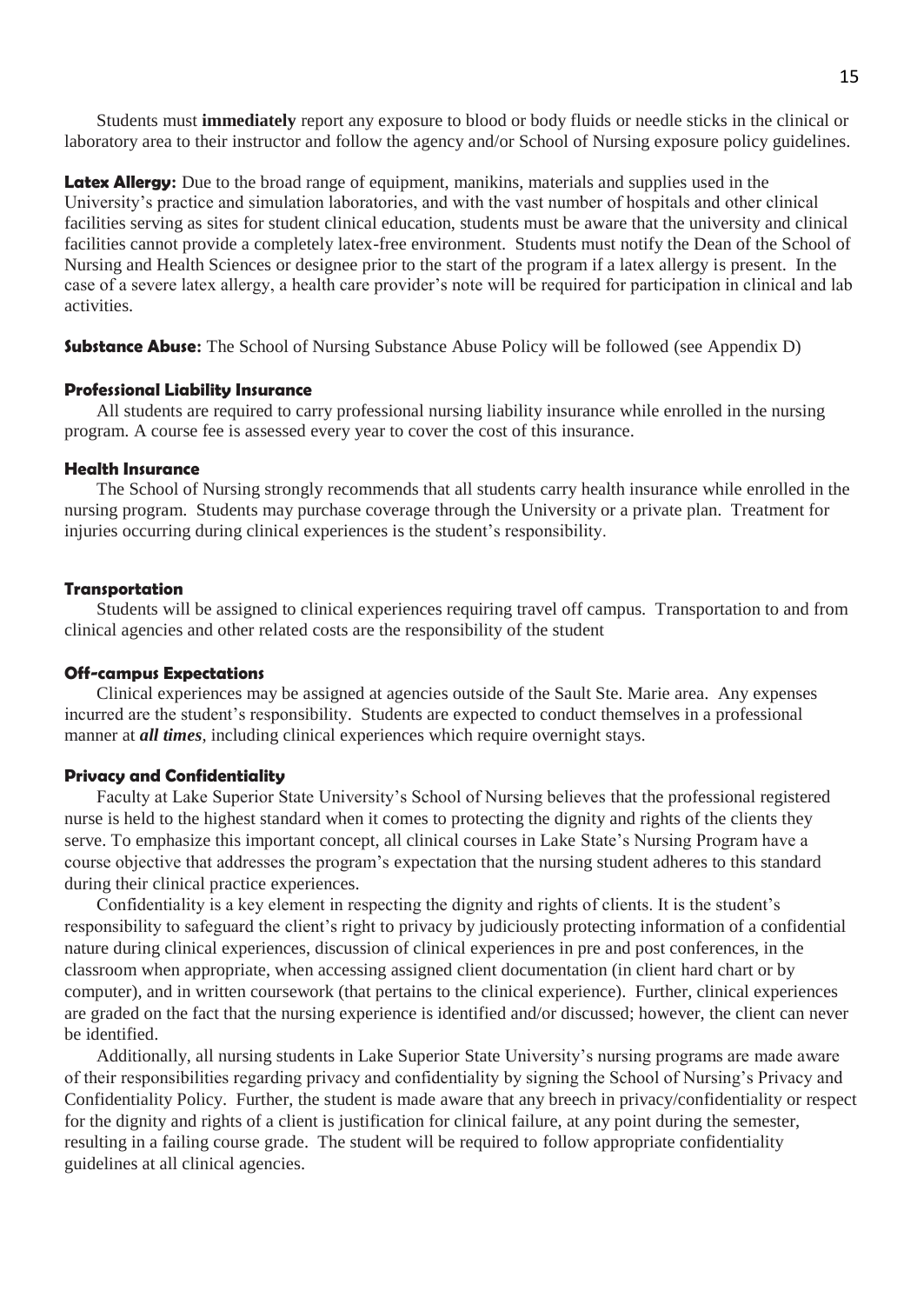## **IV. Nursing Program Ongoing Requirements (For both Pre and Post-Licensure tracks)**

#### <span id="page-15-0"></span>**Retention in the Nursing Program Sequence**

The student is required to maintain the following for the School of Nursing:

- a. Knowledge of content in this Nursing Program Student Handbook
- b. Documentation of up-to-date immunizations.
- c. The student is required to have a two-step tuberculin test once in their lifetime, and an annual tuberculin test thereafter according to CDC guidelines.
	- i. Tuberculin test results cannot expire during a semester.
- d. Record of signed Body Fluid Exposure and Protection, Drug Policy forms and Criminal Background **Policy**
- e. Evidence of current CPR certification through Red Cross (The Professional Rescuer) or American Heart Association (The Health Care Provider).
	- i. CPR certification cannot expire during a semester.
- f. Initial physical examination (PE) and completion of the department provided PE form by a physician or non-physician practitioner and completion of an annual 'Health History/Risk Assessment' update form (see Appendix E for the Physical Requirements for the Nursing Program)
- g. Flu vaccination pe[r CDC guidelines](http://www.cdc.gov/vaccines/spec-grps/hcw.htm) for vaccination of health care workers.
- h. Initial criminal background check that would allow for future licensure and completion of an annual 'Student Disclosure of Criminal History' update form. Foreign applicants must submit Criminal Background Reference check from their country. Eg. RCMP Criminal Background check for Canadian applicants
	- i. Prior to admission to the clinical portion of the nursing program, the Background check will only be valid for a period of one year.
- i. A valid passport or other appropriate documents as determined by the Department of Homeland Security for land crossing into Canada for clinical.
- j. For RN-BSN students, submitting copies of nursing license renewals throughout the program
- k. A grade of C or better in all nursing and nursing support courses (other than the General Education Humanities courses, statistics, or electives).
- l. Grading Policy for Clinical Courses and Progression:
	- i. Nursing is an evidence-based applied science program. All nursing students must demonstrate competence in both the theory and clinical components of each clinical course before progressing to the next level of our program.
- ii. As determined by the LSSU School of Nursing faculty and approved by our accreditors, final grades cannot be determined for the course until after both the exam and clinical components have been evaluated separately. These two key components must meet the following criteria:
	- i. a minimum of 72% non-rounded exam average for the theory component
	- ii. "Satisfactory" for the clinical component.

#### **If the above criteria are not met:**

Student has the option of continuing to attend the non-clinical components of the course and complete course activities including exams [with the exception of the Criminal Background Check as this would preclude a student from being able to obtain a nursing license]. The student's grade will then be determined based on the points earned at the time of the clinical failure but not higher than a C-.

Once it is determined that exam and clinical component requirements have both been met for the course, scores earned on other graded activities (as determined by the course coordinator and outlined in the syllabus) will be added to the student's earned exam grades so that a final course grade can be determined using the LSSU School of Nursing Grading Scale below: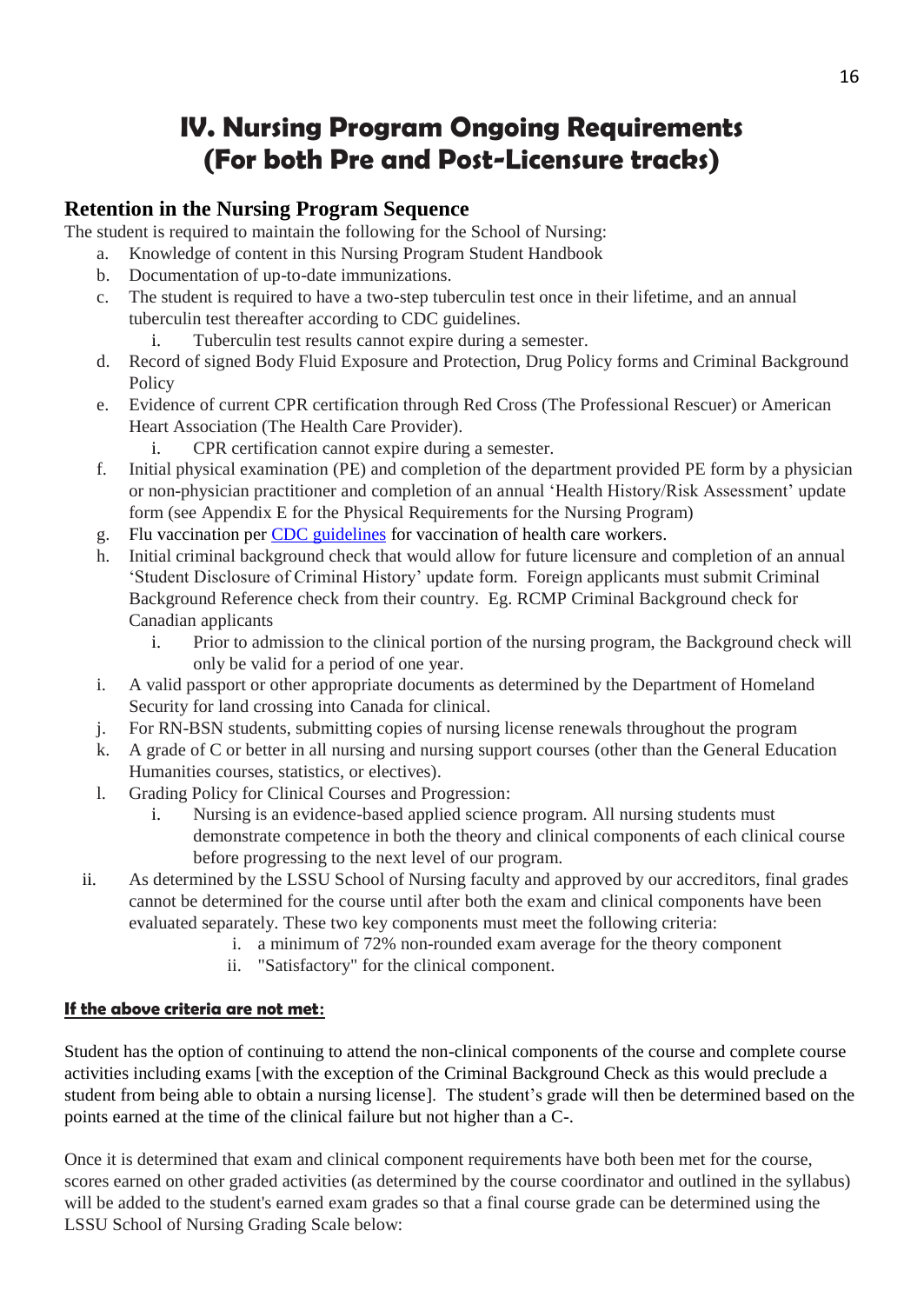<span id="page-16-0"></span>

| <b>Letter Grade</b> | Percentage | GPA |
|---------------------|------------|-----|
| $A+$                | 98-100     | 4.0 |
| A                   | $92 - 97$  | 4.0 |
| $A-$                | $90 - 91$  | 3.7 |
| $B+$                | $88 - 89$  | 3.3 |
| B                   | $82 - 87$  | 3.0 |
| $B -$               | $80 - 81$  | 2.7 |
| $\mathrm{C}+$       | $78 - 79$  | 2.3 |
| $\mathbf C$         | $72 - 77$  | 2.0 |
| $C-$                | $70 - 71$  | 1.7 |
| $D+$                | $68 - 69$  | 1.3 |
| D                   | $62 - 67$  | 1.0 |
| $D-$                | $60 - 61$  | 0.7 |
| $\mathbf{F}$        | $0-59$     | 0   |

#### **V. Grading Scale**

*These are the School of Nursing minimal grading standards. See course syllabus for additional requirements.*

#### **VI. ACADEMIC & PROFESSIONAL POLICIES AND INFORMATION**

#### **Probation, Non-Academic**

A student may be placed on probation for other than academic reasons. These may include (but are not limited to): cheating, dishonesty or unethical behavior. The student must comply with the terms of probation, which may include counseling, or be dismissed from the program. The terms of probation will be determined by the faculty of the School of Nursing.

#### <span id="page-16-1"></span>**Probation, Academic**

University policies concerning academic probation will be followed (see [University Academic Catalog\)](http://www.lssu.edu/catalog/).

#### <span id="page-16-2"></span>**Identification of "at risk" clinical Practice**

When a professor has reason to conclude that a student's clinical practice is at risk for or has the potential for students unsafe or unprofessional practice, the professor will notify the student in writing of the reasons and improvements that need to be made. A copy of the written notification will be forwarded to the Dean and the student's advisor.

The actions that may be taken if the specified improvements prescribed are not achieved include:

1. Pass the course because some improvement has been demonstrated but the student needs to continue improvement activities in the subsequent clinical course (see next paragraph).

- 2. Fail the course because behavior has become unsafe and/or unprofessional.
- 3. Fail the course and recommend discipline under the University Student Code of Conduct.

If actions for improvement must bridge the current and subsequent semester, the professor of the current semester and the professor responsible for the subsequent clinical course will usually agree upon and provide the student with a written description of expectations. The written description will include specific improvement actions to be taken during the subsequent semester, the time period during which the action must be completed in the subsequent semester and any modifications in the clinical experience that might be necessary to demonstrate safe and/or professional practice.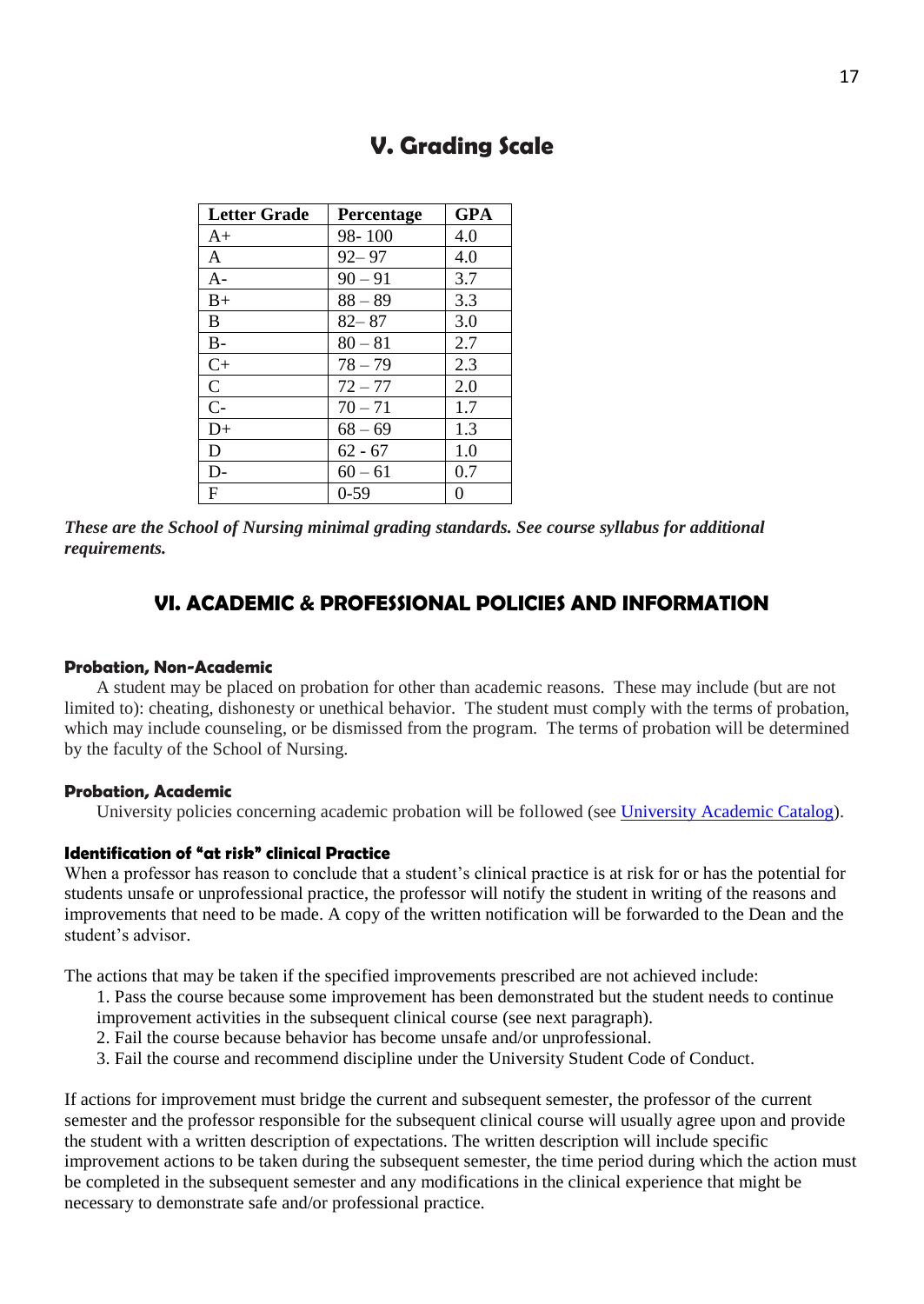#### **Dismissal [from the Nursing program](#page-16-2)**

A nursing student practices within the regulatory boundaries of the [Michigan's Public Health Code](http://www.michigan.gov/lara/0,4601,7-154-72600_72603_27529_27542-295888--,00.html) and follows professional standards of practice, School of Nursing policies, course objectives and College, University and clinical agency policies, procedures, and unit specific protocols.

Students are expected to follow the standards of practice and conduct as identified in the [University Catalog,](http://www.lssu.edu/catalog/) ANA Code of Ethics (see Appendix C) and this Student Handbook.

#### **Reasons for dismissal from the nursing program include the following:**

#### **1. Unsafe, Unprofessional Clinical Practice**

Critical patient safety event or a consistent pattern of unsafe clinical practice. Unsafe clinical practice, as identified by the clinical instructor, may include actions that could jeopardize life, impede recovery, or interfere with the maintenance of the patient's current health status; the student will be provided with documentation and counseling prior to dismissal.

#### **5. Unsafe and/or Unprofessional Student Practice**

A nursing student whose clinical practice is judged to be unsafe, and/or unprofessional may be removed from the clinical experience. Depending on the degree of actual or potential harm a client may suffer, a onetime deviation from safe practice may be sufficient to judge a student unsafe.

When a professor, or clinical instructor has reason to conclude that a student has practiced unsafely or unprofessionally, the professor will notify the student in writing of the reasons. A copy of the written notification will be forwarded to the Dean of Nursing. Included in this written notification will be a description of:

1. The description of the unsafe/unprofessional practice in which the student is engaged.

2. Specific actions necessary to demonstrate safe and/or professional practice including any medical/health evaluations in situations where the physical, cognitive and/or emotional behavior of the student placed the client at risk

3. The time and date by which the corrective actions must be achieved

4. Any modifications of the clinical experience pending completion of specific corrective actions necessary to demonstrate safe and/or professional practice including but not limited to restriction of activities and responsibilities, supervision of activities or procedures, removal from clinical experience and/or alteration in clinical agency site

#### 6. **Unprofessional conduct**.

Behaviors constituting unprofessional conduct include but are not limited to dishonesty, breach of confidentiality/privacy (see School of Nursing Privacy/Confidentiality Policy), substance abuse (see School of Nursing Substance Abuse Policy) and any other conduct which may prohibit licensure by the Michigan Board of Nursing upon graduation or result in loss of licensure as a registered nurse.

7. **Physical or emotional conditions** which prevent the student from meeting program requirements, or which may jeopardize the safety of a patient.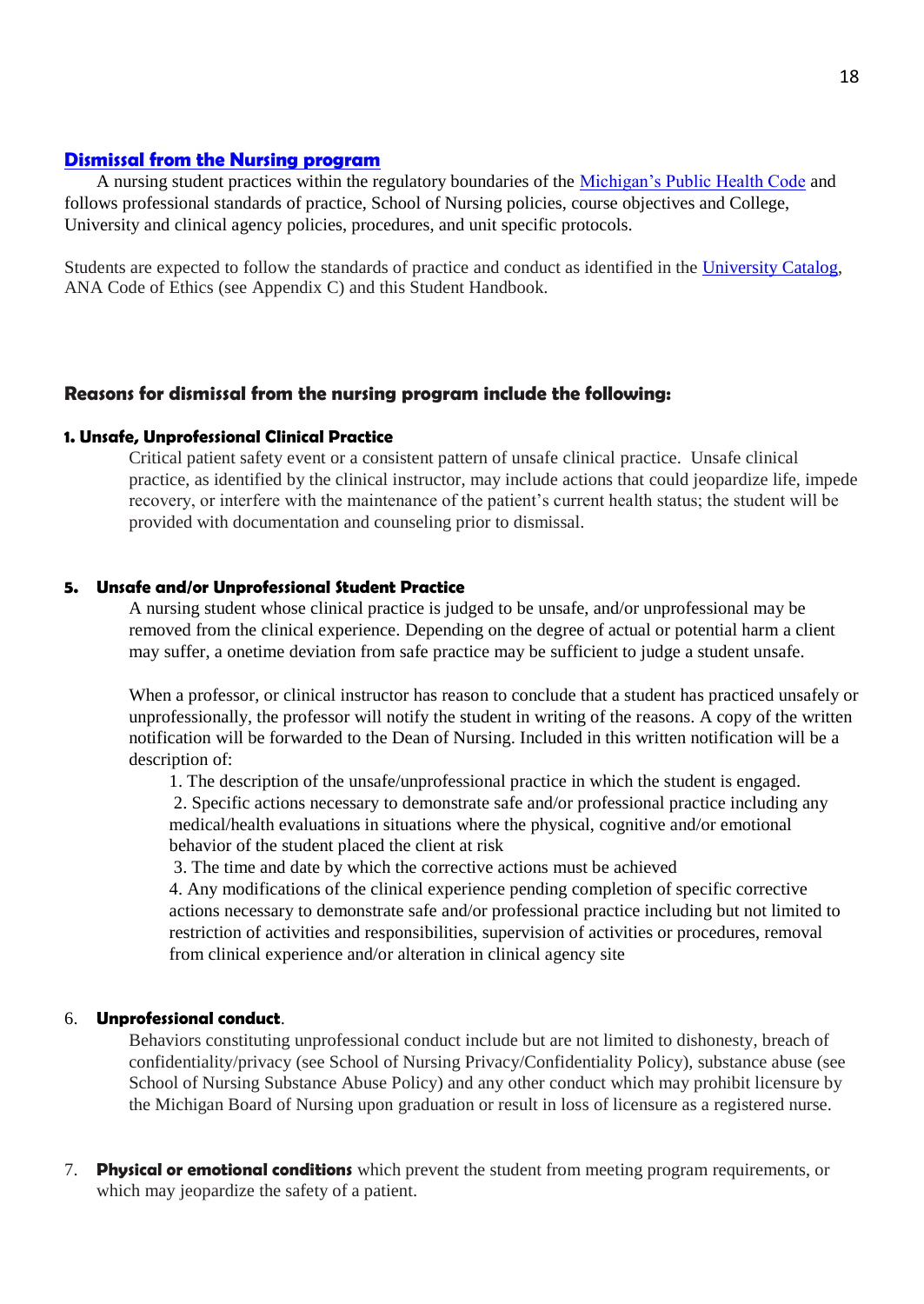#### **8. Academic Dishonesty**

Cheating is a violation of the trust which should exist between student and teacher. It is the policy of the School of Nursing that all students be judged as individuals based on the merits of their own work and that the work submitted to the instructor be a true and honest representation of the individual student's productive effort. Therefore, the faculty of the School of Nursing wish to remind students that academic dishonesty will not be tolerated.

No student shall during the course of an exam offer, receive, or copy any information of any kind to another student, or have in his/her possession any tool, written material, or device which has not been authorized by the instructor giving the exam.

• No student shall submit as his/her own work any work containing ideas, or materials from another without full acknowledgment of the author and the source. This shall include materials submitted as scholarly papers, written nursing care plans, logs, and case studies, take home assignments, and all other written assignments. Specific citations of references shall follow the guidelines of the APA. • No student shall upon reviewing his/her test results (during a test review period) attempt to alter them in any manner or copy the questions.

• No student shall sell, give away, or furnish in any form any questions or answers to any exam scheduled to be given to any nursing course.

Students caught cheating can be, upon recommendation, expelled from school [\(see University](https://www.lssu.edu/campuslife/handbook/)  [Catalog\)](https://www.lssu.edu/campuslife/handbook/). The policy of the nursing program is as follows: Any student caught cheating, no matter how insignificant the incident, risks automatically failing the course in which the cheating occurred. In addition, the nursing faculty reserves the right in severe cases to recommend expulsion from Lake Superior State University [\(see University Catalog\).](https://www.lssu.edu/campuslife/handbook/)

#### **9. Change in Criminal Background.**

Failure to report to the Associate Dean of the School of Nursing a change in the student's criminal background will result in dismissal from the Nursing program. After review of the change in criminal background, the Dean of the School of Nursing will determine whether the student may continue in the nursing program.

#### **10. Two Nursing or Nursing Support Course Failures or Overall GPA of < 2.0**

Two grades of C- or below in any nursing program required courses which are taken after admission to the nursing program, other than the General Education Humanities courses, statistics, or electives, and/or failure to achieve and maintain an overall GPA of 2.0.

#### **Failure of One Nursing or Nursing Support Course**

If a student wishes to progress in the nursing program following failure of one nursing, or nursing support course, a letter requesting **continuation** must be submitted to the Dean of the School of Nursing with a copy sent to the student's adviser by the student. The purpose of this policy is twofold:

- 1. Students' progress through the program as a member of a cohort, there may not be an available slot for the repeating student in the next available course.
- 2. It is important for the student to develop a plan so that the potential for success in the repeat course is enhanced. This plan should be developed with the Nursing Faculty member whose course the student failed and a copy sent to the student's advisor by the student. Issues that may need to be addressed include time management, study habits, the need for support services, etc.

#### **Repeating courses**

Repeating courses and progression in clinical sequence depend on clinical space available. When a student receives a failing grade in a course with a classroom theory and clinical component, both the theory and clinical components must be repeated. Students who receive less than a C in courses other than nursing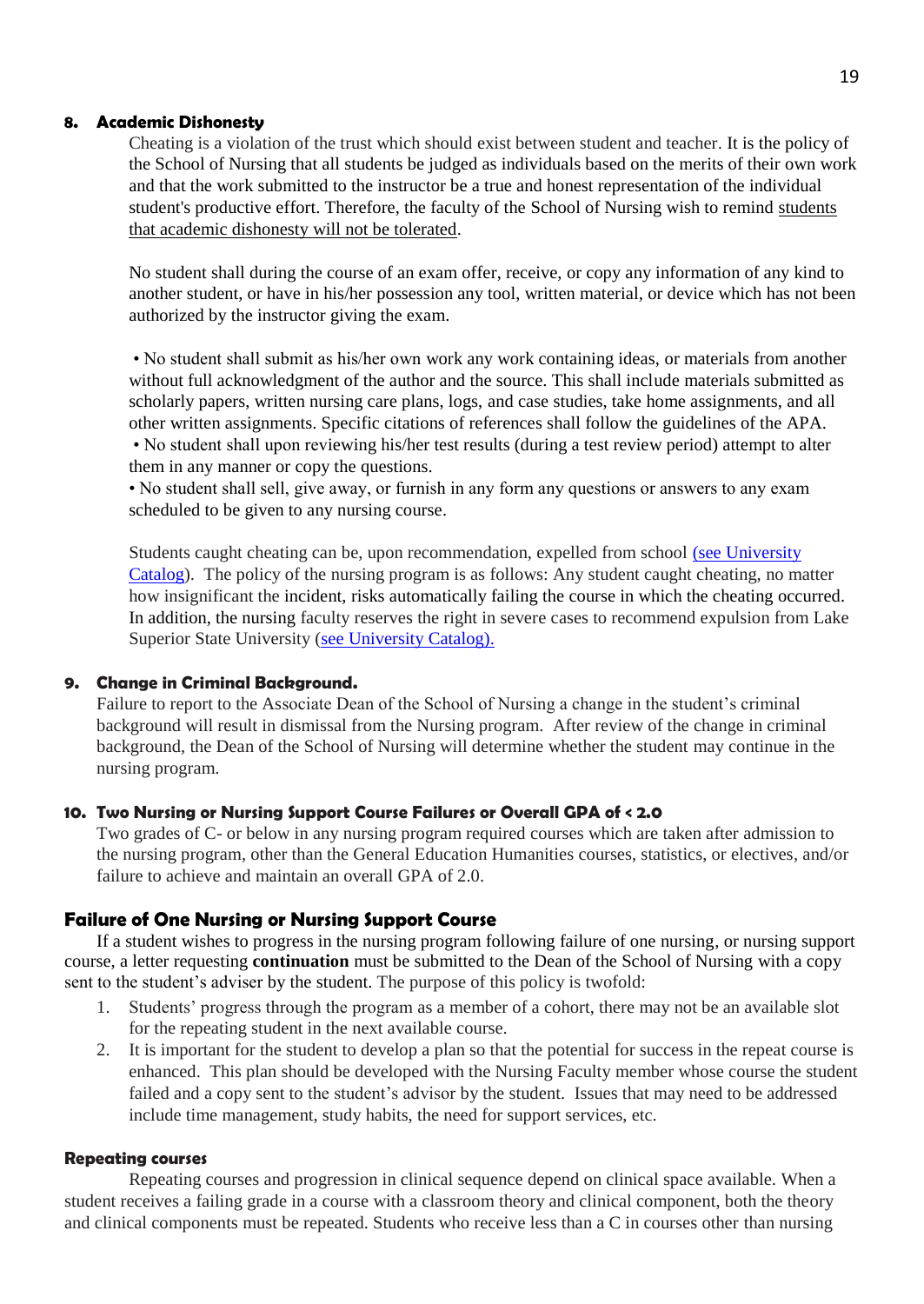and nursing support courses may continue in the program if their overall grade point average remains 2.0 or above. University policies regarding repeats for other courses will be followed (see [University Catalog\).](http://www.lssu.edu/cmscatalog1213/)

## **Withdrawal from the Nursing program (see als[o University Catalog\)](http://www.lssu.edu/cmscatalog1213/)**

If a student requests an N or W grade for a nursing course and is demonstrating unsafe clinical practice as outlined above in "dismissal" section, and/or has a C- or less at the time of the withdrawal request, then the withdrawal will be considered a clinical/lecture failure for the purposes of course progression.

#### **Request for Readmission to School of Nursing**

#### **1. After Failure of Two or More Nursing or Nursing Support Courses**

Readmission following failure of two or more nursing or nursing support courses will require:

- a. A written appeal to the Dean of the School of Nursing (see readmission application process)
- b. A majority vote by the Nursing Faculty.

#### **2. After Interruption in Nursing Course Sequence**

A student must request readmission into the nursing program if student has not enrolled in a nursing course(s) for one semester or more. Students enrolled in University courses, but who have not continued to follow the sequence of nursing courses for one semester must request readmission into the nursing sequence.

#### <span id="page-19-0"></span>**3. Readmission Application Process**

Written requests for readmission to the Nursing Program must be made to the Dean of the School of Nursing. Requests for readmission must be submitted as soon as possible, upon notification of failure prior to desired re-entry. Applicants will be informed of the decision in writing.

- A. Students who are reapplying to the nursing program for *academic related reasons* may submit a written request for readmission. The request must include:
	- a. Identification of reasons for withdrawal or failure to successfully complete course(s).
	- b. Semester of desired re-entry
	- c. Documented evidence of measures taken to improve or eliminate any deficiencies, such as:
		- i. Courses completed to satisfy academic deficiencies
		- ii. Remedial work in mathematics, nursing lab, language or reading lab, study improvement courses, tutoring, independent study
		- iii. Counseling
		- iii. Other evidence that indicates improvement of deficiencies
- B. Students who withdraw from the nursing program or sequence for *non-academic reasons may qualify for readmission* by submitting:
	- a. Written request for readmission
	- b. Reasons for withdrawal
	- c. Semester of desired re-entry
	- d. Evidence that would indicate improvement or solution to problems which precipitated withdrawal

Students who withdraw from the nursing program should be aware that credit for previous nursing courses is acceptable up to five years. Students re-entering the nursing program adhere to the policies of the [University Catalog](http://www.lssu.edu/cmscatalog1213/) in effect at the time of readmission.

#### **Student Appeals**

#### **Student Appeals Procedure**

Students are guaranteed the right of due process and if a student believes he/she has an issue to appeal, the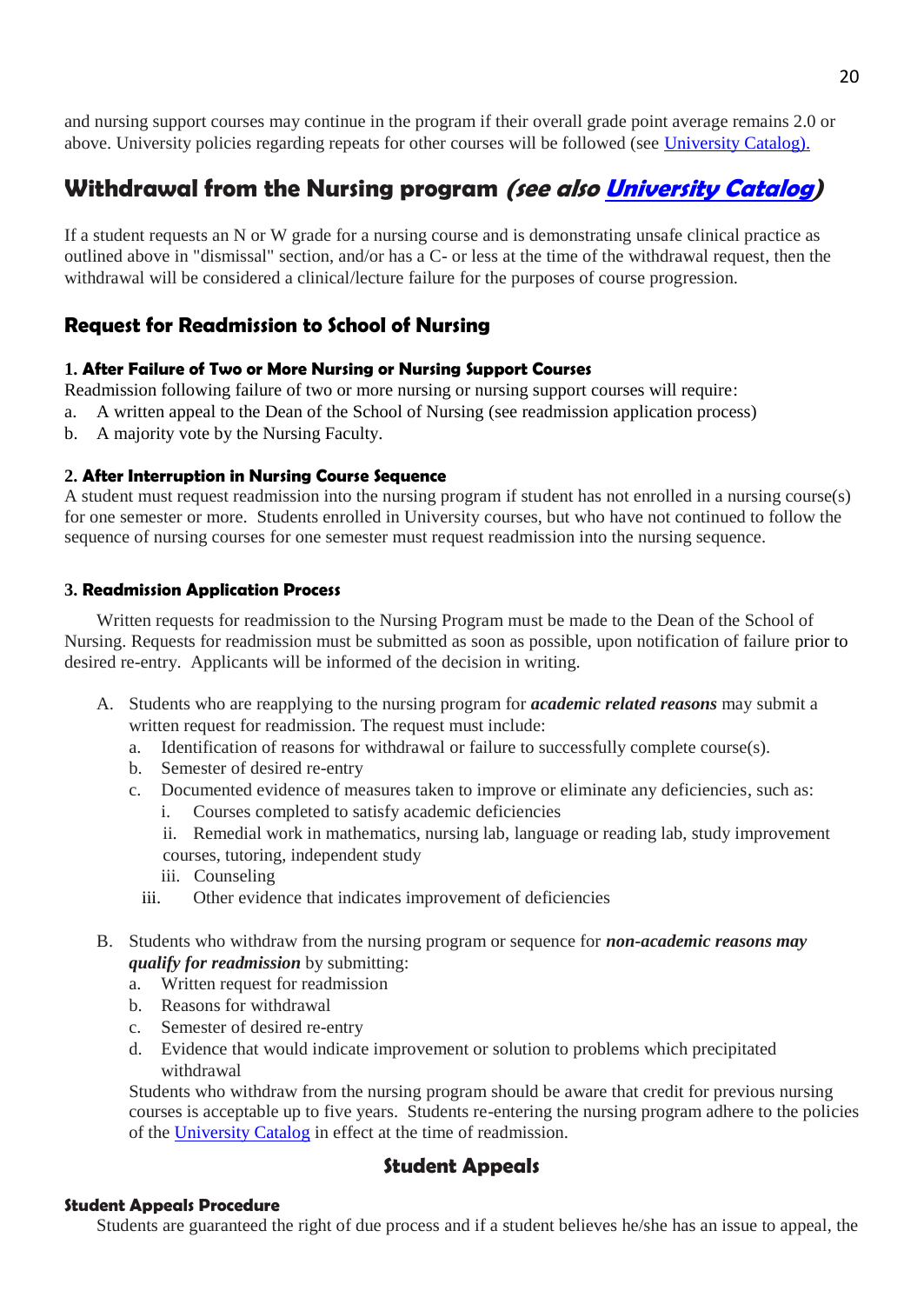student will follow the University Grade appeal process (see [University Register's Office website](http://www.lssu.edu/registrar/documents/GradeAppealRecordofActionForm_000.pdf) that outlines the steps of the Grade Appeal.

<span id="page-20-0"></span>Students with other complaints and/or issues (ie. any student who feels he/she has not received fair and/or just treatment) are directed to follow the Student Complaint and Grievance Policy.

## **VII. Graduation Requirements**

- 1. Fulfillment of general University requirements for degree of Bachelor of Science in Nursing.
- 2. Successful completion of all courses in the nursing curriculum; an overall grade point average of 2.00 or above and a grade of C or better in nursing and nursing support courses.
- 3. Required academic credits include 60 nursing major credits, 65-66 nursing support and general education credits and three general elective credits.
- 4. A total of 126-127 credits is required to complete a degree of bachelor of science in nursing.
- 5. As part of the program evaluation process, a critical thinking exam and a comprehensive nursing test are required of all pre-licensure nursing students prior to graduation.

## **VIII. Program Completion**

#### <span id="page-20-2"></span><span id="page-20-1"></span>**Graduate Nursing Pin**

The nursing pin, which signifies the completion of the Bachelor of Science nursing program, represents professionalism and educational achievements. The pin is traditionally presented to graduates at the senior pinning ceremony. The pinning ceremony symbolizes the School of Nursing faculty welcoming the graduating students to the profession of nursing. The pin, which bears the symbol of the anchor, the insignia of the University, was designed by the 1989 nursing class graduates. Graduating seniors may purchase the LSSU nursing pin or BSN guard through the LSSU Barnes and Noble bookstore by designated date. Students will NOT be able to receive the pin if they do not successfully complete the program.

#### <span id="page-20-3"></span>**Comprehensive Assessment Exam**

As part of the evaluation process and accreditation requirements, an end of program comprehensive assessment exam is required for all pre-licensure students prior to graduation.

#### **Licensure: National Council Licensing Examination for Registered Nurses (NCLEX-RN)**

Graduates of this program are eligible to write the [NCLEX-RN examination](https://www.ncsbn.org/nclex.htm) administered by the Michigan Board of Nursing for licensure as a Registered Nurse (RN). Canadian students may be required to pass the NCLEX-RN examination prior to applying for licensure in Ontario. Completion of academic requirements for the BSN does not guarantee eligibility for Michigan Registration Nurse Licensure. Students who have been convicted of a felony should contact the Michigan Board of Nursing for eligibility requirements.

### **IX. Advising**

**Purpose:** The purpose of student advisement is to promote academic achievement through student/faculty interaction, course planning and academic advisement.

**Procedure:** A nursing faculty advisor(s) will be assigned to all incoming pre-nursing students by the school secretary, who posts and maintains updated advisee lists. Faculty advisor and student advisee should meet on a routine basis, but no less than each semester.

**Student Responsibility:** It is the advisee's responsibility to:

- 1. Develop a master plan for program completion
- 2. Keep advisor informed of progress in meeting plan. A. Changes in plan for completion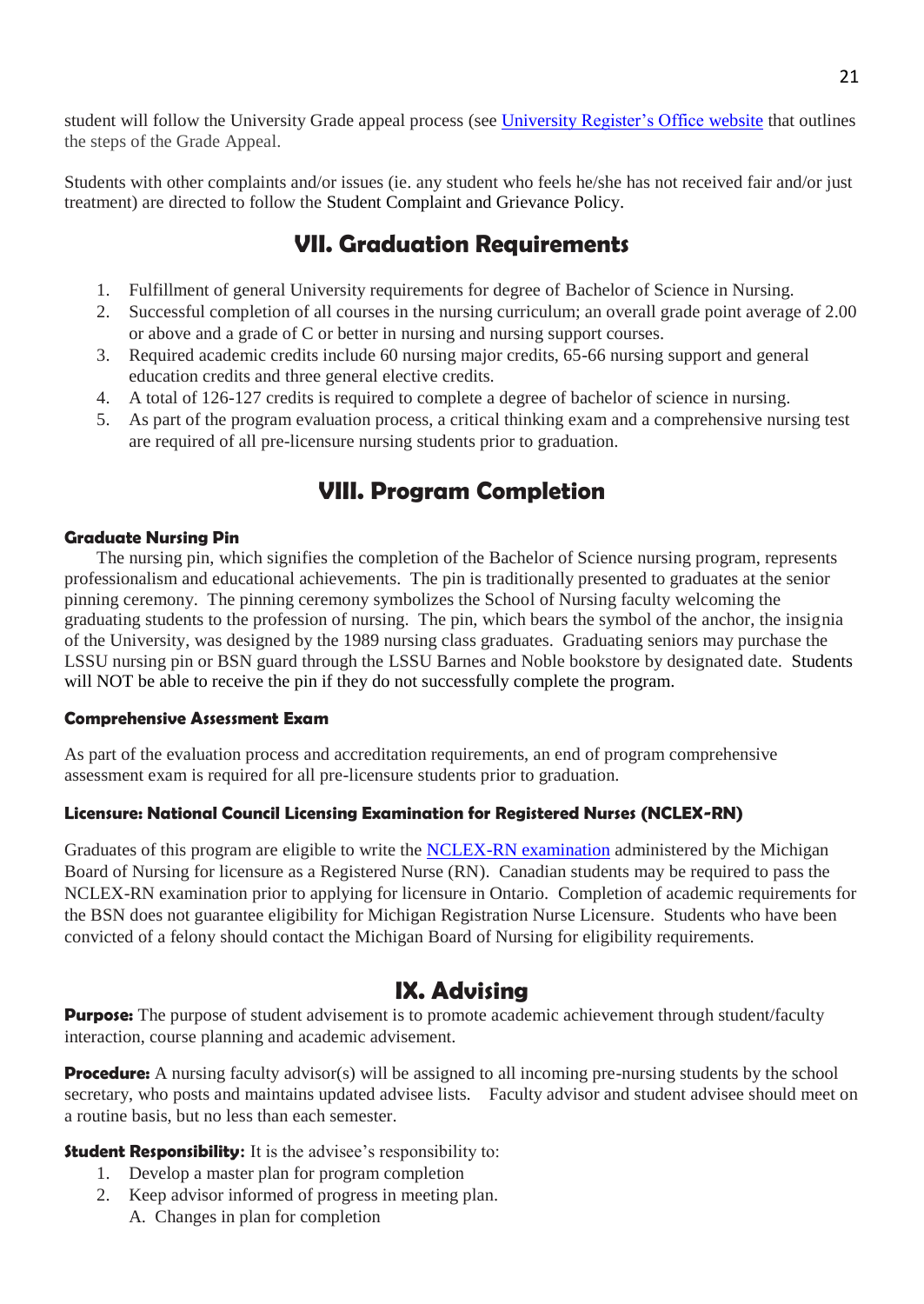- B. Academic difficulty
- C. Remedial action undertaken
- 3. Bring draft course schedule to advisor for approval each semester
- 4. Any course failure

**Advisor Responsibility:** It is the advisor's responsibility to:

- 1. Advise students of policies which may have an impact on their plan of study during advisor/student appointments
- 2. Assist students with academic problems to develop goals and strategies to improve grades
- 3. Refer students to appropriate campus or community services
- 4. Review course schedule selected by students, assisting as necessary and remove advisor hold

#### **Counseling and Learning Centers**

Lake Superior State University maintains a [Counseling center](http://www.lssu.edu/counseling/) and a [Learning center](http://www.lssu.edu/lc/) which provide extensive services designed to help students decide and/or meet their career goals. These services include:

- 1. A comprehensive testing program with a wide variety of standardized aptitude, achievement, intelligence and occupational interest tests offered to students;
- 2. Test result evaluation and counseling sessions;
- 3. A free tutoring service to assist students having difficulty in any academic area;
- 4. Assistance to students with learning disabilities;
- 5. Optional courses, one called University Success Strategies (USEM101), which can make one's transition to university studies easier and may even improve grades, or the University Seminar Course(s).

In addition to academic and vocational counseling, counseling staff members are always willing to discuss any personal, social or adjustment problem the student may have while on campus.

## **X. General Information**

#### <span id="page-21-0"></span>**Student Representation on School of Nursing Committees**

Student representatives will be invited to serve on the Student Affairs Committee, Curriculum Committee, Outcomes Committee, and Learning Resources Committee. Student representatives on these committees have the following responsibilities:

- 1. Attend committee meetings and notify the chairperson if unable to attend;
- 2. Keep student body informed of current issues and concerns, policy changes, and other concerns;
- 3. Be responsible for sharing ideas and suggestions with the committee;
- 4. Have voting power within the committee.

#### **National Student Nurses' Association—Lake State Student Nurses' Association**

The National Student Nurses' Association (NSNA) is a professional organization which has been and is directed by nursing students on a chapter, state and national level under the sponsorship of the American Nurses' Association and the National League for Nursing. Membership is voluntary and open to students enrolled in BSN pre- and post-licensure curricula. The Lake State Student Nurses' Association (LSSNA) is the local organization; a member of the School of Nursing serves as an advisor to the group.

Membership in the LSSNA is an excellent way to meet fellow nursing students who can serve as resource people as you progress through the nursing progress. LSSNA members are active in community activities and also in organizational fund raisers. LSSNA members are eligible to be elected to a position on the chapter Board of Directors or as a delegate to the annual Michigan Nursing Student Association Convention (see LSSNA Bylaws). Members also receive NSNA's publication, *Imprint*.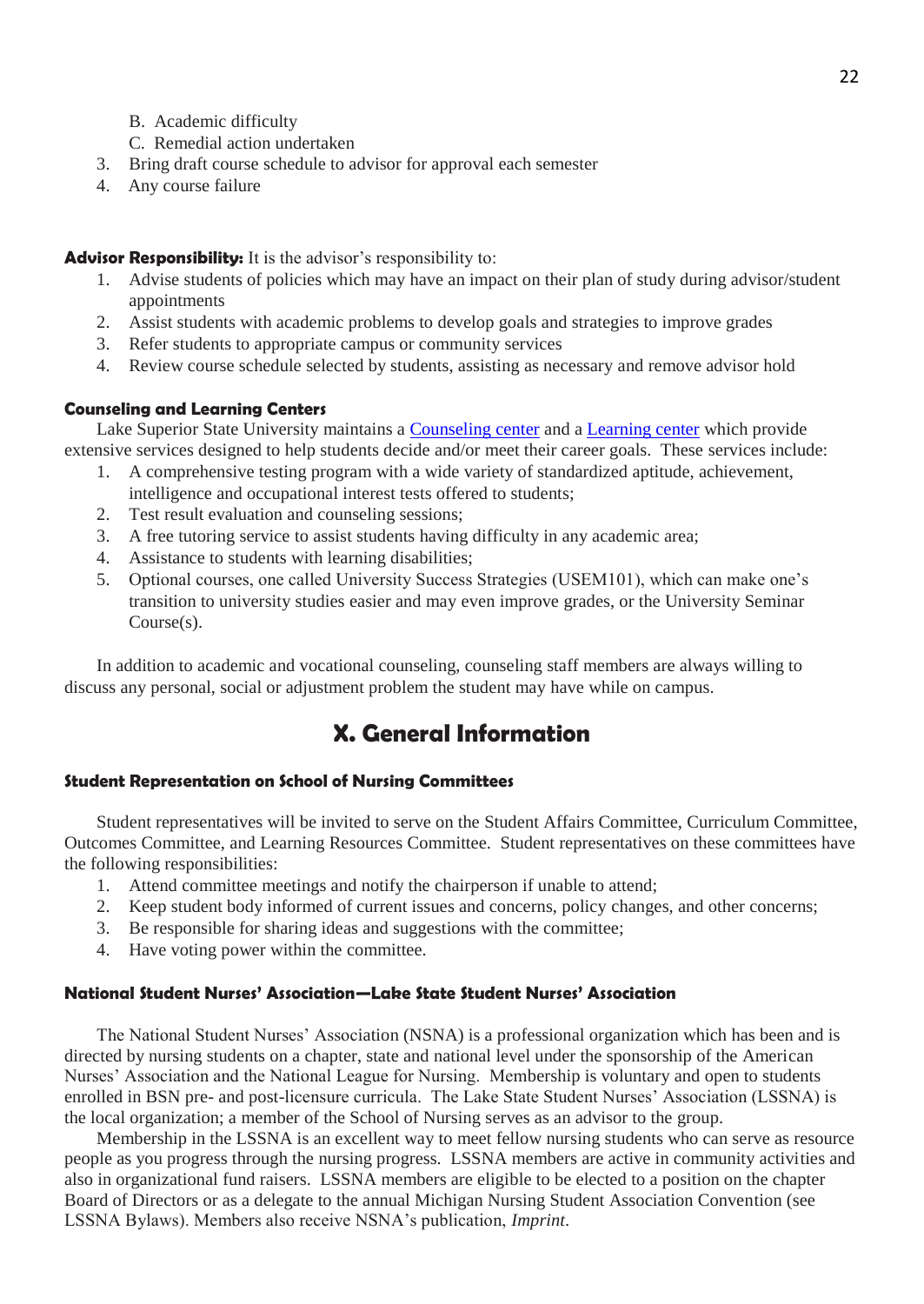#### **Cost**

In addition to general University fees, students enrolled in nursing must plan for expenses incurred with travel to and from clinical agencies, including bridge fees and parking, and the purchase of items in the following list.

| Nursing shoes                                 | \$50             |
|-----------------------------------------------|------------------|
| 2 nursing uniforms                            | \$80             |
| Penlight                                      | \$3.00           |
| CPR certification (Bi-annually)               | \$60.00          |
| CPR shield                                    | \$5.00           |
| Goggles                                       | \$5.00           |
| Watch with second hand                        | \$30.00          |
| Stethoscope                                   | \$40.00-\$120.00 |
| <b>Scissors</b>                               | \$4.00           |
| BP cuff                                       | \$30.00          |
| Bridge toll (selected semesters)              | \$100.00         |
| Clinical parking (CAN \$)(selected semesters) | \$84.00          |
| Out-of-town clinical (selected semesters)     | Variable         |
| Immunizations                                 | \$100.00         |
| Laboratory kits                               | \$80.00          |
| Graduation pin                                | Variable         |
| Software Used Throughout the Program          | \$875            |
| Books Throughout the Program                  | \$1500           |

**Additional Nursing Program Costs Over the Three Years** (Approximate figures):

#### **Career Services**

Centralized placement and career counseling services are offered by the University on a full-time basis. [Career Services](https://www.lssu.edu/career/) will help the student prepare a resume and plan a job-search campaign.

Business, industry and civil service agencies annually send representatives to campus to interview graduates and potential graduates seeking employment. Career Services publicizes the arrival of these representatives and arranges appointments for interviews with interested students.

A Career Resource Library and on-line access to graduate school information and catalogs are available to assist those seeking employment or who decide to seek higher level degrees.

A list of part-time and full-time job opportunities is also maintained for those students who desire employment while attending Lake Superior State University.

#### **Financial Aid**

Lake Superior State University strives to reward scholarship and to meet the needs of the many students who apply for financial assistance. If it is determined that "financial need" exists in a situation, University, State and Federal aid programs may enable students to receive a "financial aid package." This package could include a combination of a scholarship, grant, loan and/or work-study assistance.

Students who have excellent high school or community college academic records are encouraged to apply for scholarships regardless of "need." The ability of the [Financial Aid Office](http://www.lssu.edu/finaid/) to meet one's need is contingent upon funds being available, the application and other required forms being received on time, and whether one meets the qualifications for the various types of aid.

#### **Scholarships and Awards**

There are several scholarships available to students in the Nursing program including full tuition. Additional information is available on the **LSSU School of Nursing website.** 

#### **Clinical Agencies**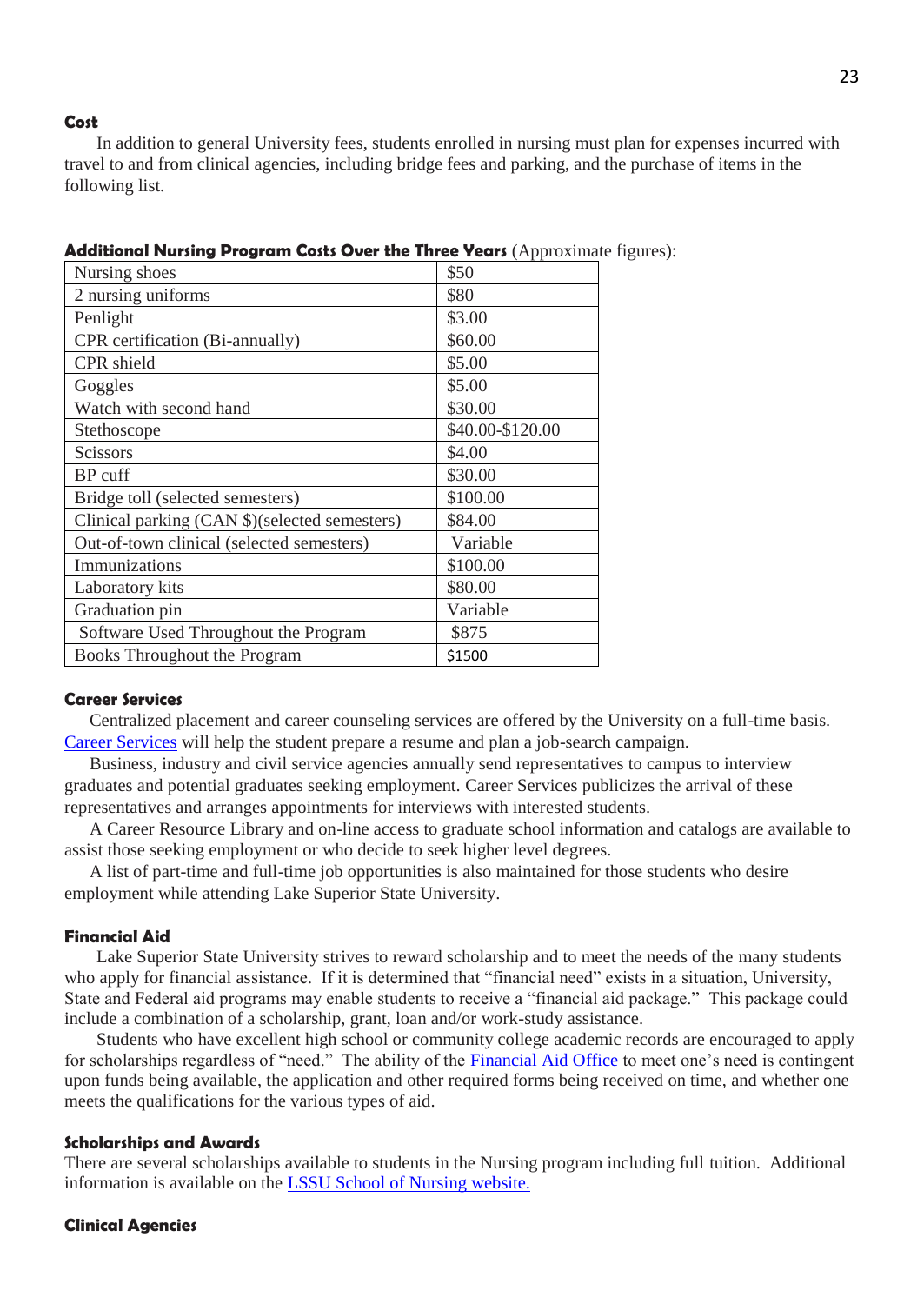To enhance student learning, the following clinical agencies have been used for student clinical experiences.

| Algoma Health Unit           | Bay Mills Tribal Health       |
|------------------------------|-------------------------------|
| 99 Foster Drive              | 12124 W. Lakeshore Drive      |
| Sault Ste. Marie, Ontario,   | Brimley, MI49715              |
| Canada P6A 5X6               | 906-248-3217                  |
| 705-759-5287                 |                               |
| <b>Boulder Park Terrace</b>  | Munson Health Care Charlevoix |
| Charlevoix, MI49711          | Hospital                      |
| <b>Brimley Area Schools</b>  | Lake Shore Drive              |
| Brimley, MI49715             | Charlevoix, MI49720           |
|                              |                               |
| Chippewa County Health Dept. | Chippewa Medical Associates   |
| 508 Ashmun St.               | <b>Avery Sewell Center</b>    |
| Sault Ste. Marie, MI49783    | 524 Ashmun St.                |
| 906-635-1566                 | Sault Ste. Marie, MI49783     |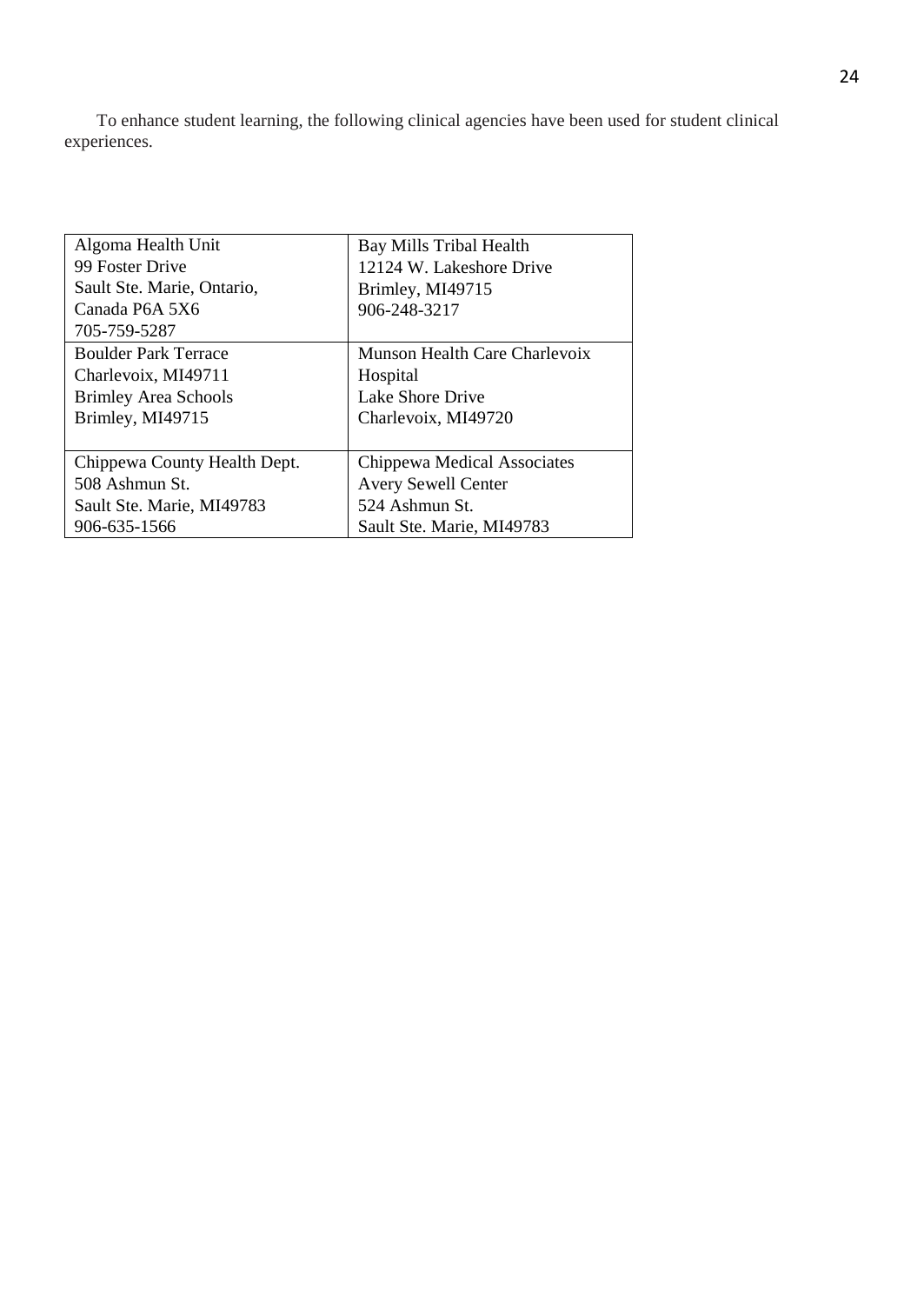| <b>Community Action Agency</b>   | Community Living Algoma                 |
|----------------------------------|-----------------------------------------|
| 524 Ashmun St.                   | 681 Pine St.                            |
| Sault Ste. Marie, MI49783        | Sault Ste. Marie, Ontario,              |
| 906-632-1566                     | Canada P6B 3G2                          |
|                                  | 705-253-1700                            |
| Dickinson County Healthcare      | Health Department of Northwest          |
| Systems                          | Michigan                                |
| 1721 South Stephenson Ave.       | Charlevoix, MI49720                     |
| Iron Mountain, MI49801           | 616-547-6523                            |
| 906-774-1313                     |                                         |
| Domestic Violence Program        | <b>EUP Intermediate School District</b> |
| P.O. Box 636                     | 315 Armory Place                        |
| Sault Ste. Marie, MI49783        | Sault Ste. Marie, MI 49783              |
|                                  | 632-3373                                |
| Sault Women's Health Care, 509   | Friendship Center                       |
| Osborn Blvd. Suite 120           | 1322 Anderson Rd                        |
| Sault Ste. Marie, MI 49783       | Petoskey, MI49770                       |
|                                  |                                         |
| Group Health Centre              | <b>Hiawathaland Home</b>                |
| 240 McNabb                       | 1105 Meridan St.                        |
| Sault Ste. Marie, Ontario,       | Sault Ste. Marie, MI49783               |
| Canada P6B 1Y5                   | 906-632-6198                            |
| Hiawatha Behavioral Health       | Hiland Cottage - Hospice House          |
| Center                           | One Hiland Dr.                          |
| 3865 South Mackinac Trail        | Petoskey, MI                            |
| Sault Ste. Marie, MI49783        | 49770                                   |
| 906-632-2805                     |                                         |
| Hospice of EUP                   | Indian Friendship Center                |
| 308 W. 12 <sup>th</sup> Ave      | 122 East St.                            |
| Sault Ste. Marie, MI             | Sault Ste. Marie, Ontario,              |
| 49783                            | Canada P6A 3C6                          |
| Kinross Correctional Facility    | LMAS District Health Dept.              |
| 16770 S Water Tower Dr           | 749 Hombach St.                         |
| Kincheloe, MI49788               | St. Ignace, MI 49781                    |
|                                  | 906-643-1100                            |
| <b>LSSU HealthCare Center</b>    | Lakeview Internal Medicine              |
| 621 W Easterday Ave.             | 511 Ashmun                              |
| Sault Ste. Marie, MI49783        | Sault Ste. Marie, MI49783               |
|                                  | 906-635-9090                            |
| Mackinac Straits Infusion Center | Sault Area Public Schools               |
| 220 Burdette St.                 |                                         |
| St. Ignace, MI49781              |                                         |
| McLaren-Northern Michigan        | <b>Northern Transitions</b>             |
| <b>Regional Hospital</b>         | 1401 W. Easterday Ave.                  |
| 416 Connable Ave                 | Sault Ste. Marie, MI49783               |
| Petoskey, MI49770                |                                         |
| 616-348-4000                     |                                         |
| <b>Planned Parenthood</b>        | Riverside Medical Assoc., P.C.          |
| 1003 Spring St.                  | 601 Osborn Blvd.                        |
| Petoskey, MI49770                | Sault Ste. Marie, MI49783               |
| 616-347-9692                     |                                         |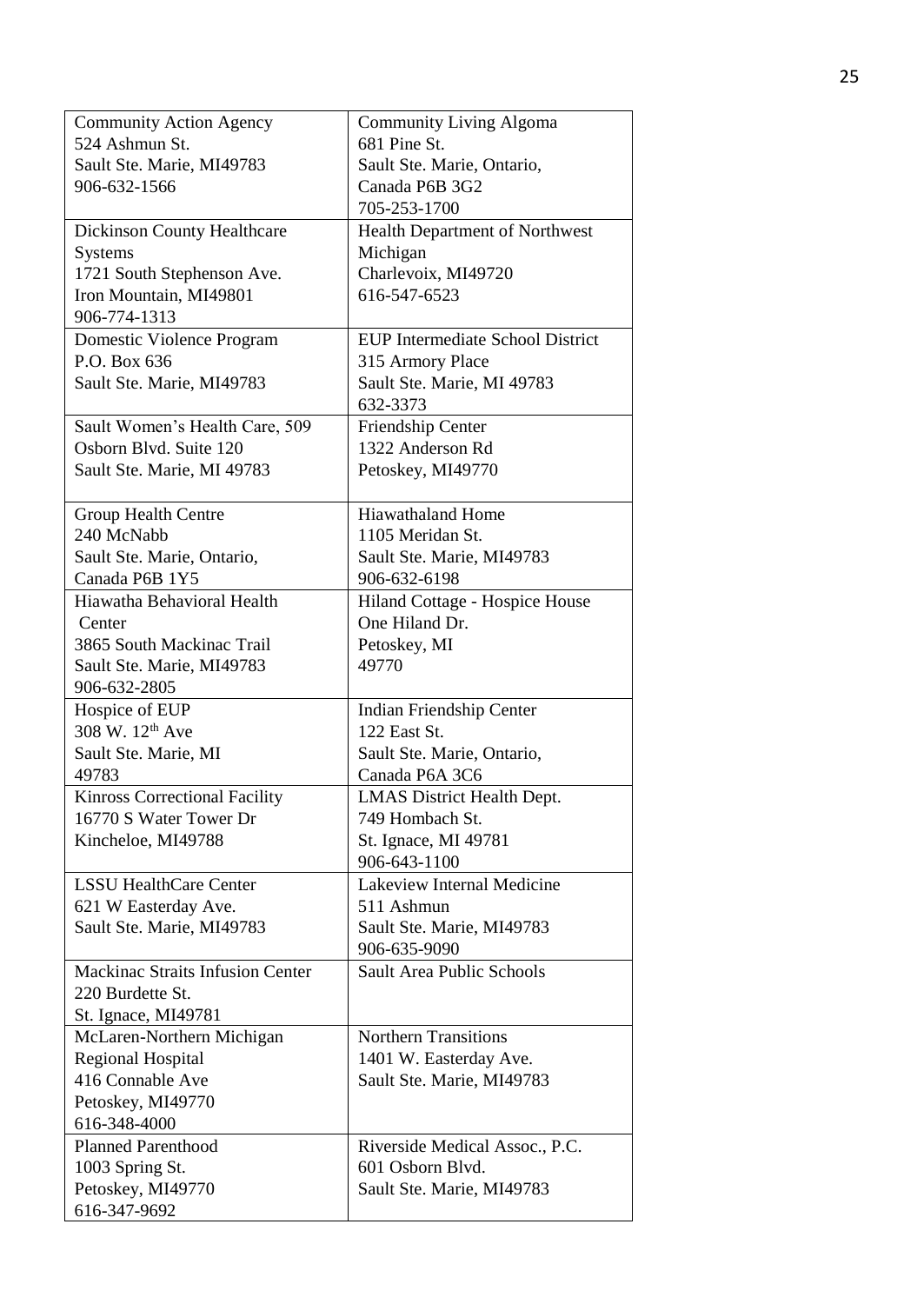| Rudyard Area Schools            | St. Francis Hospital            |
|---------------------------------|---------------------------------|
| Rudyard, MI49780                | 3401 Ludington Street           |
| 906-478-3771                    | Escanaba, MI49829               |
|                                 | $(906)$ 786-5707                |
| Sault Area Hospitals            | Sault Tribe of Chippewa Indians |
| 750 Great Northern Road         | 2864 Ashmun St.                 |
| Sault Ste. Marie, Ontario       | Sault Ste. Marie, MI49783       |
| Canada P6A OA8                  | 906-632-5200                    |
| 705-759-3434                    |                                 |
| Schoolcraft Memorial Hospital   | Take 5                          |
| 500 Main St.                    | 524 Ashmun St.                  |
| Manistique, MI49854             | Sault Ste. Marie, MI49783       |
|                                 |                                 |
| <b>Tendercare Nursing Homes</b> | War Memorial Hospital           |
| 1011 Meridian St.               | 500 Osborn Blyd.                |
| Sault Ste. Marie, MI49783       | Sault Ste. Marie, MI 49783      |
| 906-635-1518                    | 906-635-4460                    |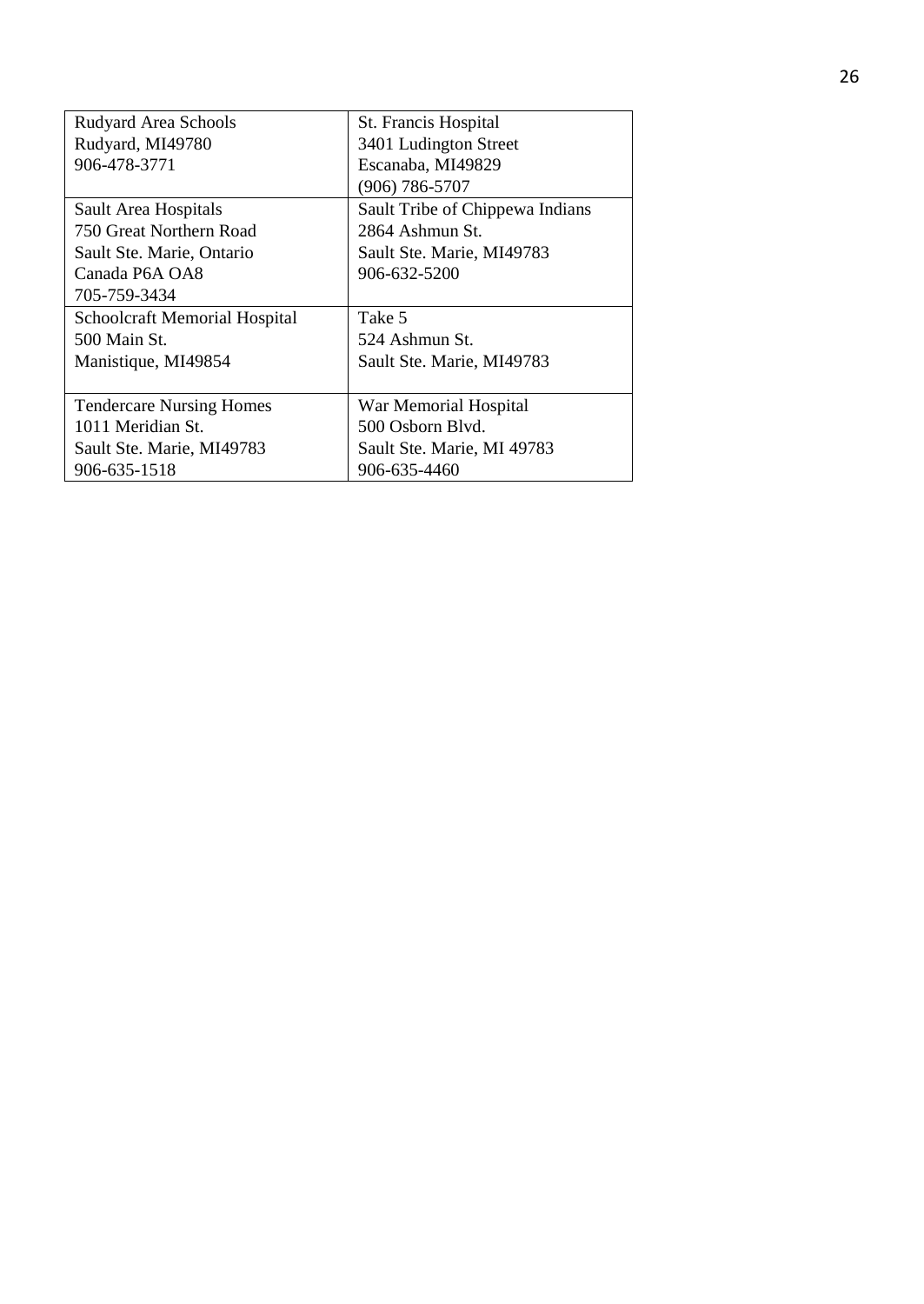#### *Appendix A*

#### **Procedures on Disclosure of Criminal History in the Nursing Program**

Admission to Lake Superior State University's nursing programs shall not be denied solely on the basis of a prior felony or misdemeanor conviction, unless it prohibits the student's ability to:

- 1. Obtain a Canadian Work Visa\* (a requirement outlined in the Student Handbook);
- 2.Crossing the Canadian/United States border for educational purposes;
- 3. Handling and distributing medications and controlled substances as a student nurse;
- 4. Driving self to field experiences required by the clinical rotations in the nursing programs; or
- 5. Participating in clinical experiences in a nursing home, county medical facility, or home for the aged.

Students will be asked to provide information indicating whether they have been convicted of the specific types of offenses listed in the current guidelines issued by the Michigan Department of Community Health \*when they apply to the program\*. They will also be required to sign a criminal history disclosure form and submit to a FBI-level background check (with fingerprints). The cost of this is approximately \$70.00.

An applicant or current nursing student who is convicted of an offense as noted in Section II above at any point in the nursing program must report it immediately to the Dean of the School of Nursing.

After criminal background checks have been completed, the Dean of Nursing will review them promptly. Any student who cannot be placed in clinical settings based on the above guidelines will be dismissed from the nursing program. Any student who has concealed or falsified information will be dismissed from the nursing program. If there are any questions about placing a student based on the above guidelines, the decision about continuing in the program will be made by the Dean of Nursing.

Students will be required to update their Disclosure form on an annual basis. This is in accordance with other licensed professional programs and Community placement agencies.

#### **Examples of Crimes Involving Moral Turpitude: (source: MI Dept. of Community Health guidelines)**

Crimes involving a substantial misrepresentation of any material fact to the public, including:

- Crimes involving homicide, murder, manslaughter, mayhem, negligence homicide, assault;
- Crimes which involve a violent act or a threat of a violent act against any person or a crime;
- Criminal sexual conduct in any degree;
- Commercial activity involving child abuse, neglect or exploitation, kidnapping, adoption schemes and prostitution;
- Child abuse or neglect;
- Cruelty toward, or neglect;
- Robbery, armed robbery, burglary, receiving stolen property, concealing stolen property;
- Extortion;
- Obtaining property by false pretenses;
- Larceny by trick;
- Larceny by conversion;
- Embezzlement;
- Arson;
- Offenses involving narcotics, alcohol or controlled substances that result in a felony conviction. (Note: Minor in possession/consumption, drunk driving are felony offences in Canada).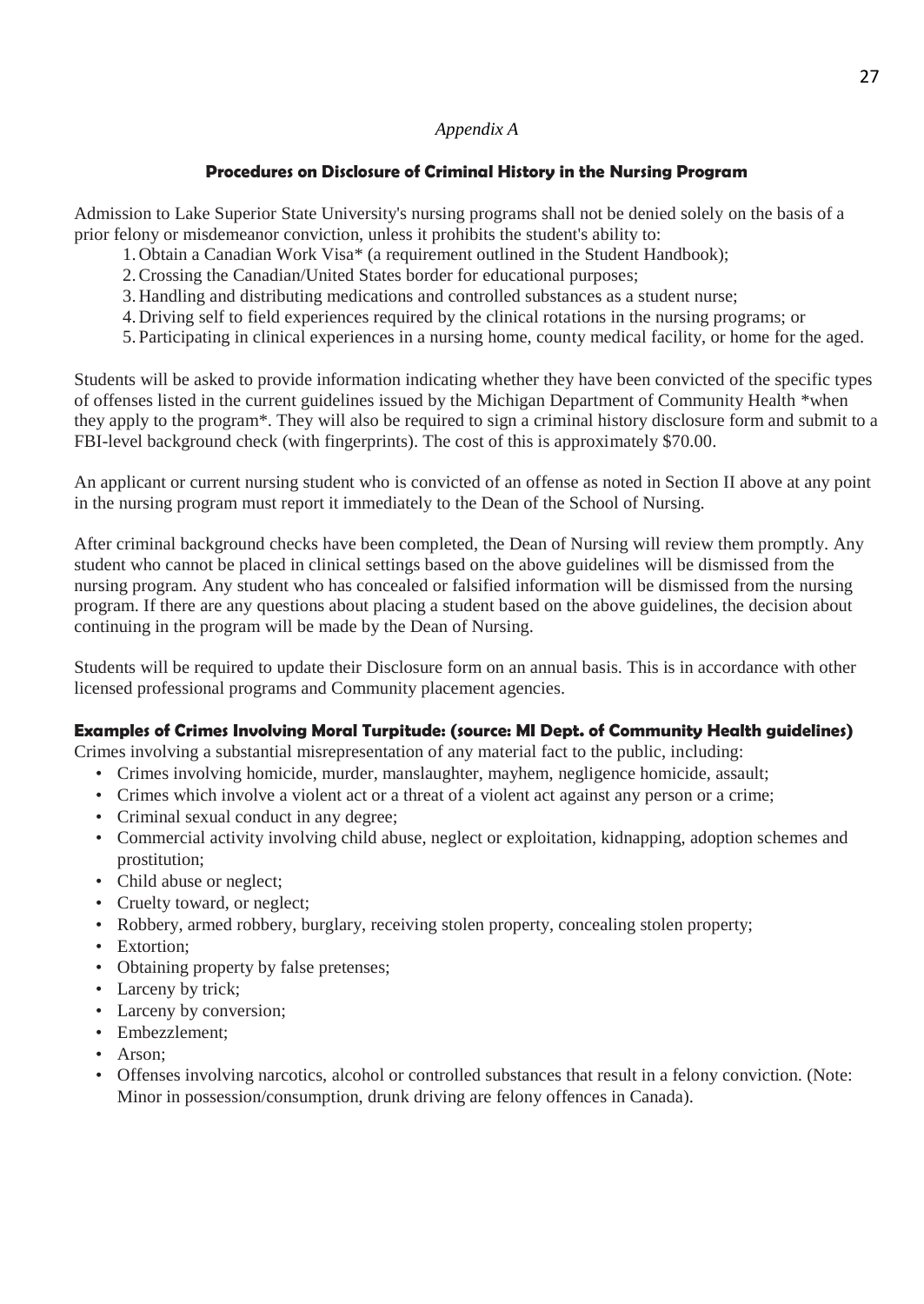#### *Appendix B*

#### **Student Nurse's Code of Conduct**

**Purpose:** The purpose of the Code of Conduct is to foster and enhance professionalism, create standardization, communication expectations and provide direction to all members of the LSSU School of Nursing (students, faculty and staff).

In regard to the above, all members of the LSSU School of Nursing community have a shared duty to:

- 1. Realize the need for strict confidentiality both within and outside the University and community settings;
- 2. Treat all people with respect, dignity, fairness and courtesy while enhancing personal and professional diversity and creativity;
- 3. Foster learning within the School of Nursing while recognizing differences in achievement, experiences and aspirations;
- 4. Promote a safe and healthy environment conductive to learning in University and clinical settings;
- 5. Refrain from any deliberate action or omission of care in the academic or clinical setting that creates unnecessary risk of injury to the client, self or others;
- 6. Conduct self with integrity and comply with all applicable laws, University policies and procedures, and professional and/or departmental guidelines;
- 7. Communicate in a manner that is direct, timely and honest in relation to verbal, visual, written and electronic information
- 8. Provide knowledgeable, theory-based and client-centered nursing care;
- 9. Conduct oneself in a way that promotes respect for the profession and development of the whole person, while encouraging excellence in activity and accomplishment;
- 10. Enable all individuals to benefit from an atmosphere of ethical conduct by maintaining honesty, selfintegrity, responsibility and accountability for their actions;
- 11. Recognize that all members of the School of Nursing (students, faculty and staff) share in the responsibility and authority to challenge and make known, to the proper authority, acts of apparent academic dishonesty including:
	- a. Plagiarism (see definition as outlined in University Catalog)
	- b. Cheating (see definition as outlined in University Catalog)
	- c. Falsification of data
	- d. Aiding and abetting dishonesty
	- e. Falsification of academic records and official documents
	- f. Inappropriate nurse-patient relationships;
- 12. Refuse to engage in, or condone, any form of discrimination on the basis of race, gender, age, religion, national origin, sexual orientation, physical appearance or disability;
- 13. Not to attend classes or clinical activities while under the influence of mind-altering substances including alcohol, illicit drugs, over-the-counter or prescription medications;
- 14. Adhere to a dress code as described in this Nursing Program Student Handbook.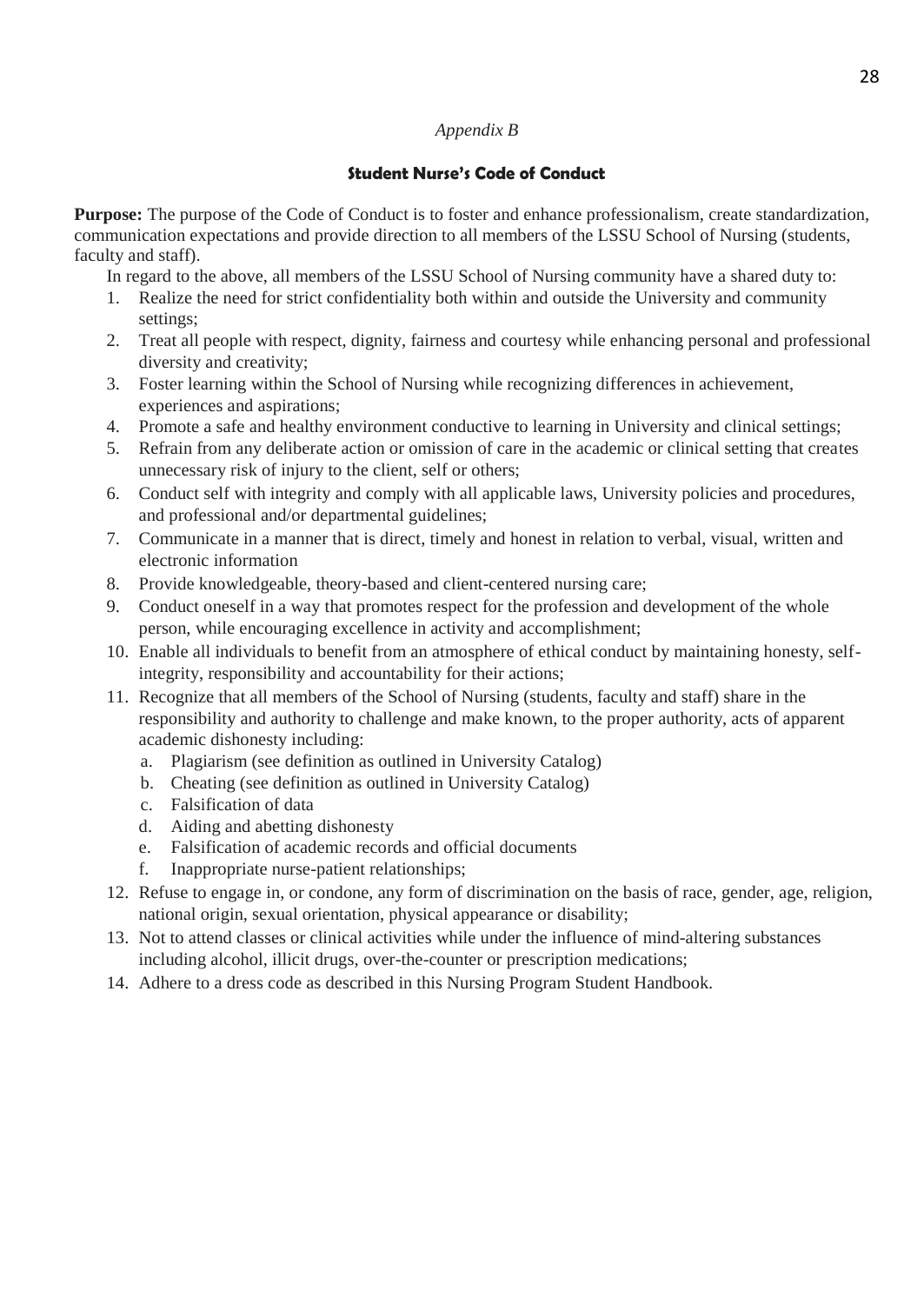#### **Code of Conduct Professional Nursing Pledge**

*In the full knowledge of the responsibilities I am undertaking, I promise to care for my clients with all the knowledge, skills and understanding I possess, without regard to race, color, creed, politics, social status, sparing no effect to conserve meaningful life, to alleviate suffering, and to promote health.*

*I respect, at all times, the dignity and religious beliefs of the patients under my care and hold in professional confidence all personal information entrusted to me. I will refrain from any action which may endanger the quality of life or health.*

*I will endeavor to keep my professional knowledge and skill at the highest level and to give my support and cooperation to all members of the health team.*

*With full awareness of my qualifications and limitations, I will do my utmost to maximize the potential and to uphold and advance its standards.*

**— Ruby L. Wilson, EdD, RN, 1994, January, Nursing and Health Care**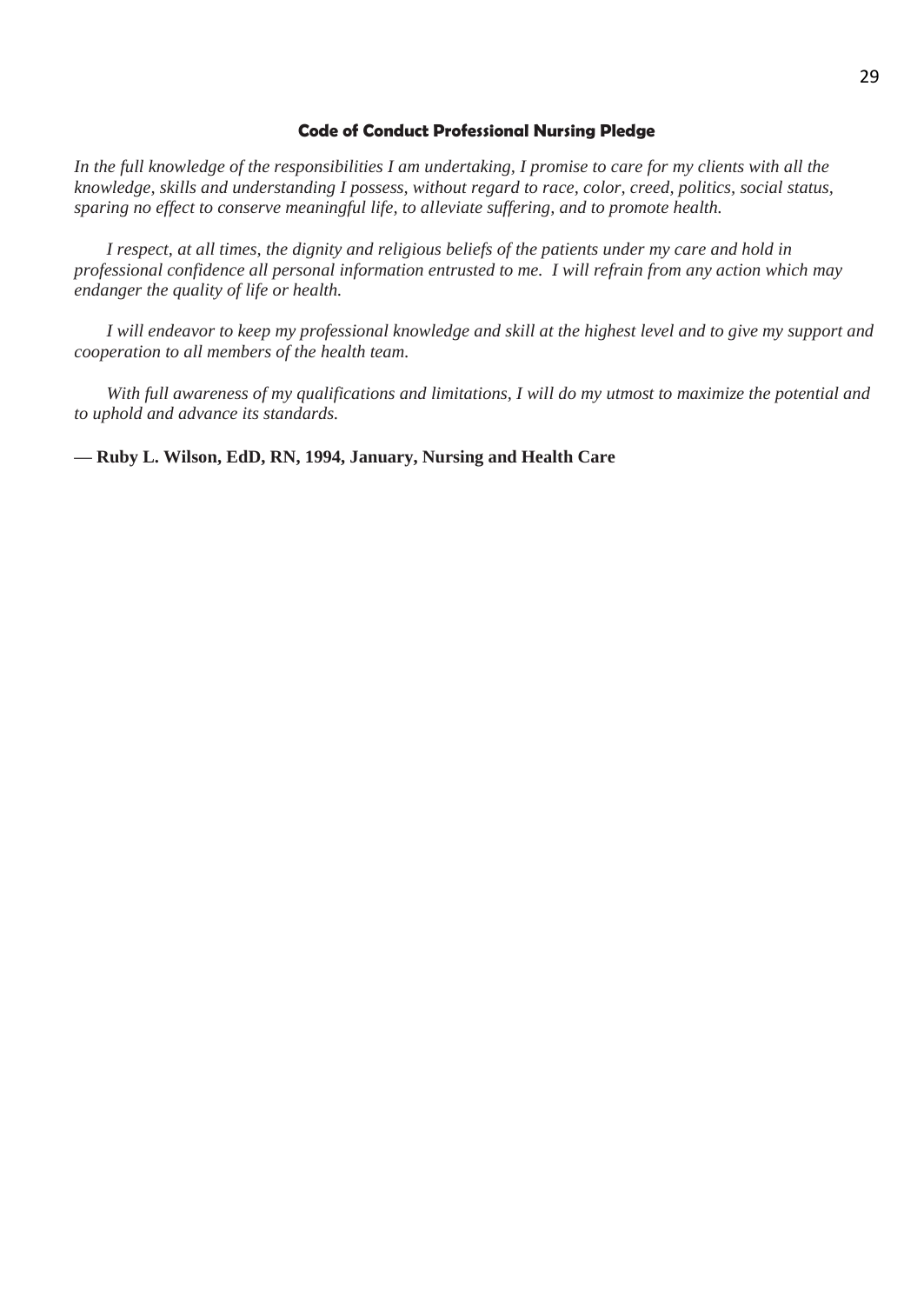#### *Appendix C*

#### **American Nurses' Association (ANA) Code of Ethics for Nurses**

This code is designed to provide guidance for nurses by stating principles of ethical concern. The following section presents the code and a commentary on each of its parts.

- 1. The nurse, in all professional relationships, practices with compassion and respect for the inherent dignity, worth, and uniqueness of every individual, unrestricted by considerations of social or economic status, personal attributes, or the nature of health problems.
- 2. The nurse's primary commitment is to the patient, whether an individual, family, group, or community.
- 3. The nurse promotes, advocates for, and strives to protect the health, safety, and rights of the patient.
- 4. The nurse is responsible and accountable for individual nursing practice and determines the appropriate delegation of tasks consistent with the nurse's obligation to provide optimum patient care.
- 5. The nurse owes the same duties to self as to others, including the responsibility to preserve integrity and safety, to maintain competence, and to continue personal and professional growth.
- 6. The nurse participates in establishing, maintaining, and improving health care environments and conditions of employment conducive to the provision of quality health care and consistent with the values of the profession through individual and collective action.
- 7. The nurse participates in the advancement of the profession through contributions to practice, education, administration, and knowledge development.
- 8. The nurse collaborates with other health professionals and the public in promoting community, national, and international efforts to meet health needs.
- 9. The profession of nursing, as represented by associations and their members, is responsible for articulating nursing values, for maintaining the integrity of the profession and its practice, and for shaping social policy.

Copyright: American Nurses Association, *Code of Ethics for Nurses with Interpretive Statement,*  Silver Spring, MD: American Nurses Publishing, 2001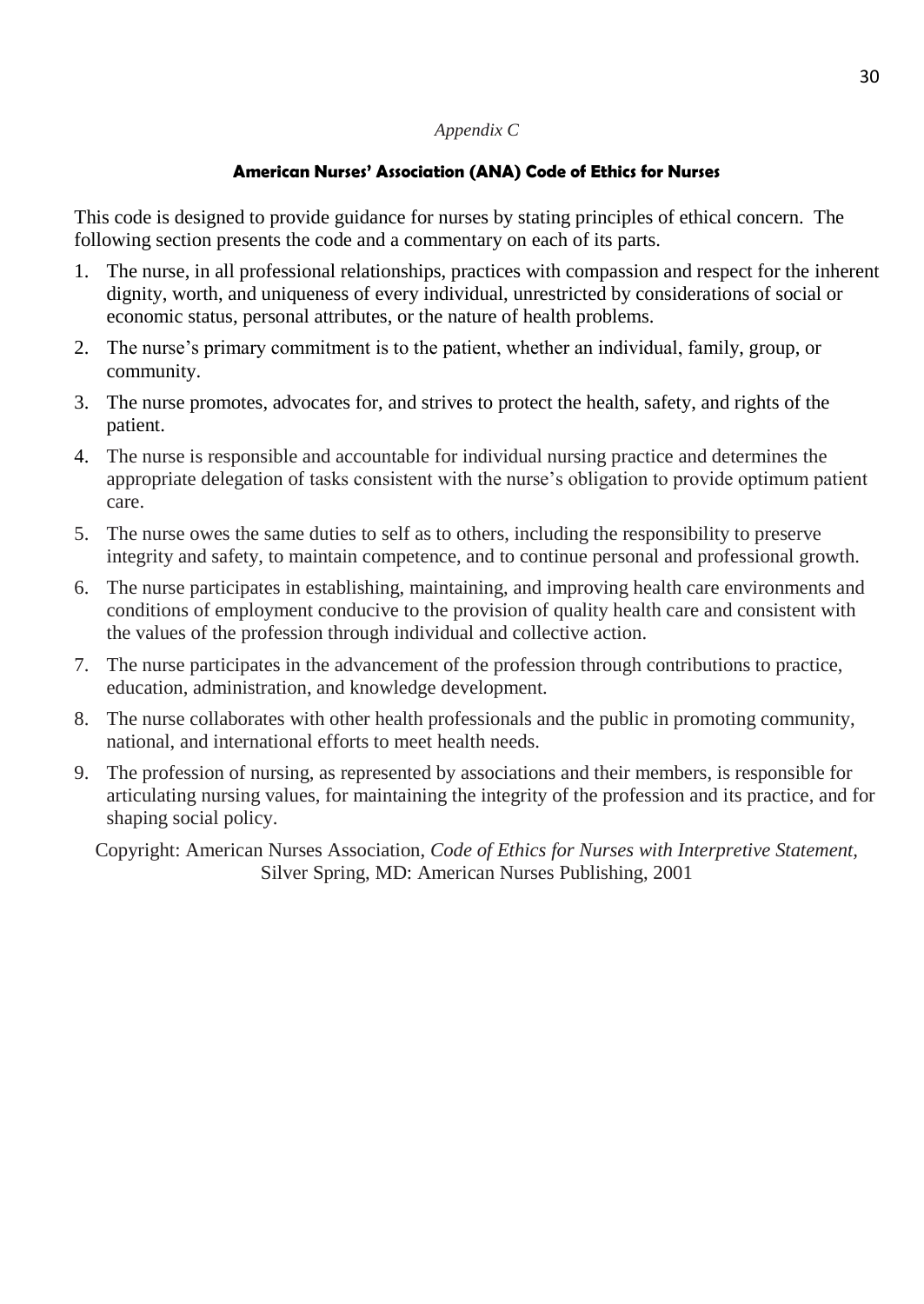#### *Appendix D*

#### **SCHOOL OF NURSING DRUG & ALCOHOL POLICY**

It is the policy of Lake Superior State University (LSSU) to promote a drug free campus. The School of Nursing expects the behavior and conduct of the nursing student to comply with the University's policy as stated in the University Student Handbook at<https://www.lssu.edu/campuslife/policies/alcohol.php>

"Any student violating the law for this policy relating to alcohol may have one or more of the following sanctions imposed: Formal reprimand, disciplinary probation, restitution, restriction from University employment, class/workshop attendance, educational project completion, community service, University housing transfer/removal, removal from specific courses/activities, no contact/restriction from entering specific University areas/persons, and suspension or expulsion from the University. In addition, the student may also be subject to the penalties related to the violation of any federal, state or local law."

The LSSU School of Nursing expects all students to adhere to the professional behavioral standards of Registered Nurses as part of their academic requirements. Included in those professional behaviors is the maintenance of a drug free environment to assure a safe, fair working environment for all nursing students and their patients. The School of Nursing recognizes substance abuse (SA) and chemical dependency (CD) as hazards of nursing practice. Any student suffering from the illness of chemical dependence will receive the same careful consideration and referral for treatment as a student having any other chronic illness.

The School requires that all nursing students be free from impairment and/or illegal drugs at all times during lab/clinical placements.

Nursing students who are taking over-the-counter or prescribed medication are responsible for being aware of the effect the medication may have on their academic performance or personal behavior and should report to their instructor or advisor the use of any medication that may impair their performance.

There are numerous signs of SA and CD related to job performance and attendance. While single incidences of these behaviors may be significant, the presence of several, and an increasing frequency or a consistent pattern of these behaviors are the basis for reasonable suspicion of chemical impairment. Signs commonly associated impairment includes a change in the pattern of attendance, behavior or performance; physical signs of impairment or withdrawal, and unusual/abnormal use of controlled substances. Specific student behaviors suggestive of SA and CD include, but are not limited to, any one or combination of the following:

#### **Attendance**

- Excessive sick calls
- Repeated absences with a pattern
- Tardiness, suspiciousness
- Frequent accidents on the job
- Frequent physical complaints
- Peculiar/improbable excuses for absences
- Frequent absences from clinical area
- Frequent trips to rest room/locker room
- Long coffee or lunch breaks
- Early arrival or late departure
- Presence in clinical during scheduled time off
- Confusion about work schedule

#### **Behavior**

- $\bullet$  Sloppy/inappropriate clothing
- Poor hygiene
- Mood swings
- Frequent irritability with others
- Excessive talkativeness
- Poor memory
- Physical abuse
- Rigidity/inability to change plans
- Incoherent or irrelevant statements
- Drowsiness at clinical
- Uncooperativeness with staff
- Tendency towards isolation
- Deteriorating relationships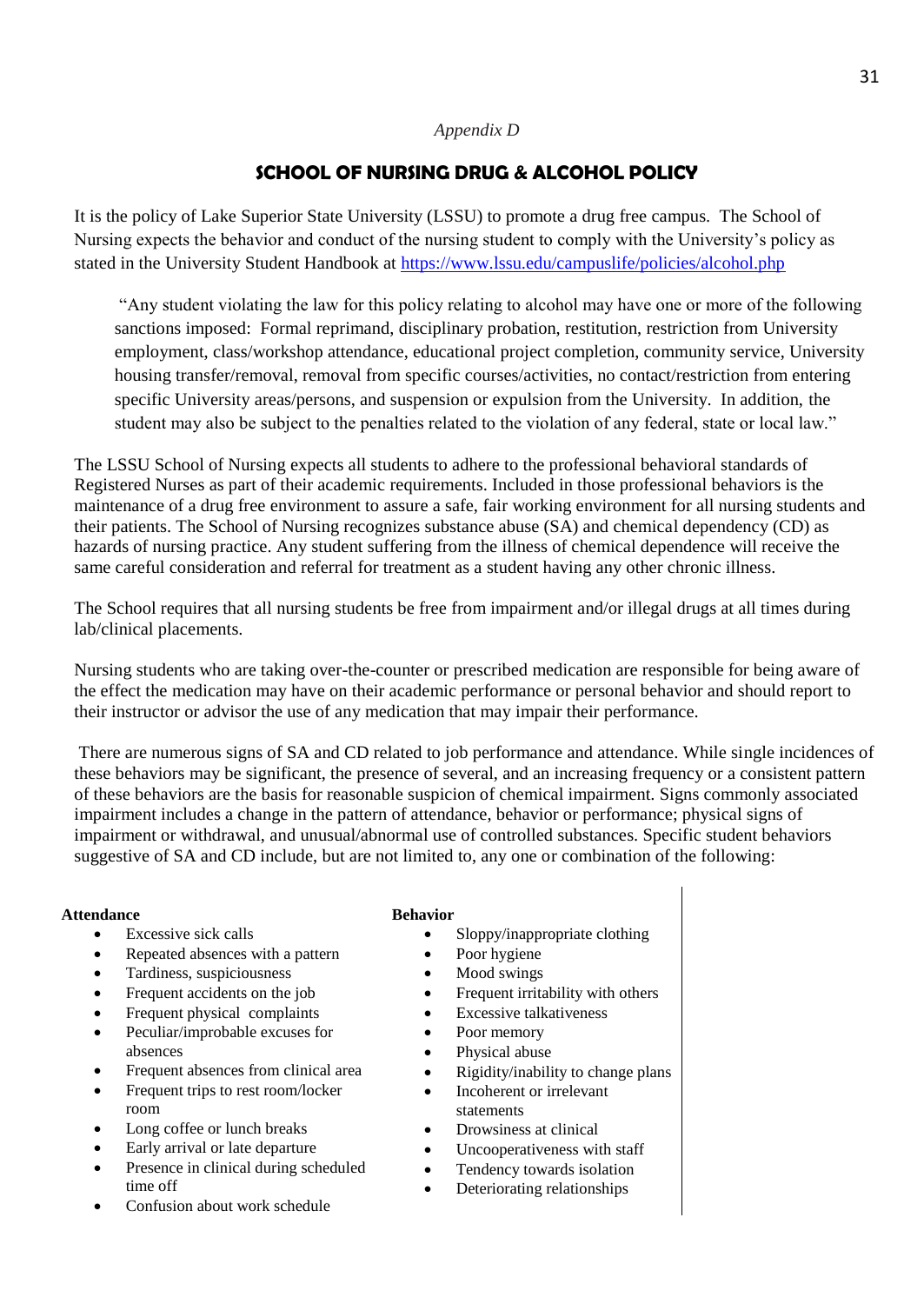• Requests for assignments at less supervised setting

#### **Performance**

- Excessive time required for record keeping
- Assignments require more effort/time
- Difficulty recalling/understanding instructions/concentrating
- Difficulty in assigning/understanding priorities
- Absentminded/forgetful
- Alternate periods of high and low activity
- Increasing inability to meet schedules
- Missed deadlines
- Frequent requests for assistance
- Carelessness
- Overreaction to criticism
- Illogical or poor deteriorating handwriting
- Poor judgement
- Inattentive
- Disorganized
- Tendency to blame others
- Patients complaints regarding poor care.

• Inappropriate behaviors (laughing, crying…)

#### **Physical Signs**

- Hand tremors
- Excessive sweating
- Marked nervousness
- Coming to clinical intoxicated
- Blackouts
- Frequent hangovers
- Odor of alcohol
- GI upset
- Slurred speech
- Increased anxiety
- Unsteady gait
- Excessive use of breath mints/mouthwash
- Sniffing, sneezing
- Clumsiness
- Flushed face
- Watery eyes, constricted/dilated pupils
- Anorexia

Impairment is defined as: "The inability or immediately impending inability of the nursing student to practice her/his health profession in a manner that conforms to the minimum standards of acceptable and prevailing practice for that student nurse due to substance abuse, chemical dependency, and mental illness, or the students' use of drugs or alcohol that does not constitute substance abuse or chemical dependence." (Michigan Public Health Code, Section 333.16106a).

When a nursing student's behavior is suggestive of impairment, and their ability to provide safe patient care, or to participate in clinical or lab activities is compromised, the nursing instructor will complete a student success plan to document the nursing student's behavior and a copy of the student success plan will be placed in the student's permanent file. The nursing student will be:

- 1. Immediately relieved of all patient care responsibilities in the clinical/lab setting. When behaviors are disruptive in the lab or clinical setting, the nursing student will be dismissed from the clinical/lab that day and review plan will be required to return to class.
- 2. Informed at this time that they will not be permitted to operate a motor vehicle.
- 3. Asked at this time by the nursing instructor to submit to an immediate drug/alcohol screen.

#### **TESTING FOR REASONABLE SUSPICION**

Testing for reasonable suspicion will require that a nursing student undergo an immediate blood or urine drug testing and/or alcohol breathalyzer screen and a possible physical body examination under any of the following circumstances:

1. When there is reasonable suspicion that the nursing student is under the influence of alcohol, intoxicants, non-prescribed narcotics, hallucinogens, marijuana or other non-prescribed controlled substances;

2. After the occurrence of a work-related injury, illness, or accident while at the school, hospital or any affiliate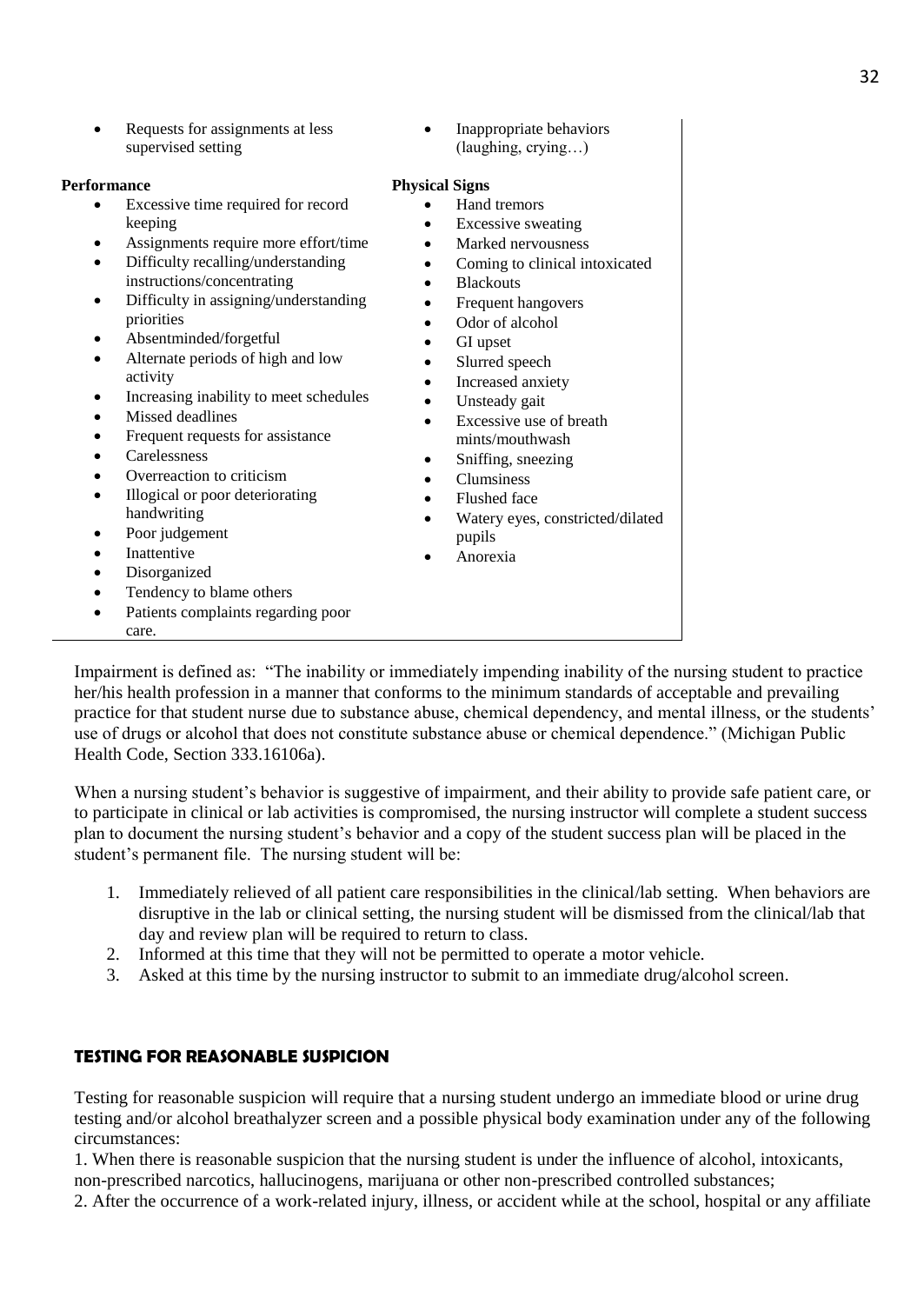academic or clinical site;

3. Observation of poor judgment or careless acts, which caused or had the potential to cause a threat to patient safety, jeopardized the safety of others, or resulted in damage to equipment;

4. Nursing students who refuse to undergo an immediate drug and alcohol screen and/or breathalyzer will be subject to immediate disciplinary actions, up to and including dismissal from the program;

5. Nursing students are held accountable for controlled substances per department policy for controlled substances at all hospitals or any affiliate academic or clinical sites.

#### **PROCEDURE FOR TESTING**

The student to be tested will be referred to the Lake State Health Care Center or nearest hospital/clinic for an immediate witnessed urine/blood/tissue screening. The student will assume all costs for lab screening. The student will release results of the urine/blood/tissue test to the Dean of the School of Nursing by the next business day. The student will not be permitted to attend any further clinical until results evaluated by the Dean or administrative designee of the School of Nursing.

If testing is positive, the student will be suspended from the nursing program. A follow-up confirmation test to identify the drug found in the urine will then be done. All results will be reported to the Dean of Nursing. The results will become a part of the student's permanent record, and appropriate referral for confidential treatment will be initiated for the student. The student will be considered for readmission into the nursing program at the successful completion of a recognized program for substance abuse treatment program. She/he must submit written verification from a physician or psychologist that she/he has successfully completed the recognized treatment program and remains drug/alcohol free. The student's drug/alcohol notes/tests will be expunged from their record if there are no further reports of problems, and the student successfully completes the nursing program. The student will be permanently dismissed from the nursing program following a repeat offense.

If testing is negative, the student will be advised to seek confidential professional help in determining the cause of their impaired behavior and warned that any further problems will result in expulsion from the nursing program for the safety and general welfare of the public whom they will ultimately be responsible for serving. The student will no longer be permitted on the clinical unit until further assessment/advisement is done regarding the behaviors that are of concern. The student can be admitted back into the clinical area when an appropriate letter of resolution regarding the behaviors that are of concern is presented to the nursing department. Should the student identify the cause for their impaired behavior, receive appropriate treatment, have no further problems, and successfully complete the nursing program, all documentation regarding their impaired behavior will be expunged from their permanent record.

#### **DOCUMENTATION**

All documentation on student behaviors will become part of the students' permanent record and any further incidents will be reported to the Vice President for Student Life and Alumni Relations for University review and enforcement procedures.

NOTE: Student confidentiality will be maintained throughout any of the above protocols.

#### **REPORTING OBLIGATION**

Any student, who has knowledge of another student's alcohol or drug abuse, especially when it affects clinical practice, is ethically obligated to report this information to at least one of the following: the Clinical Instructor, Course Coordinator, or the Dean of the School of Nursing. Please refer to the American Nurses' Association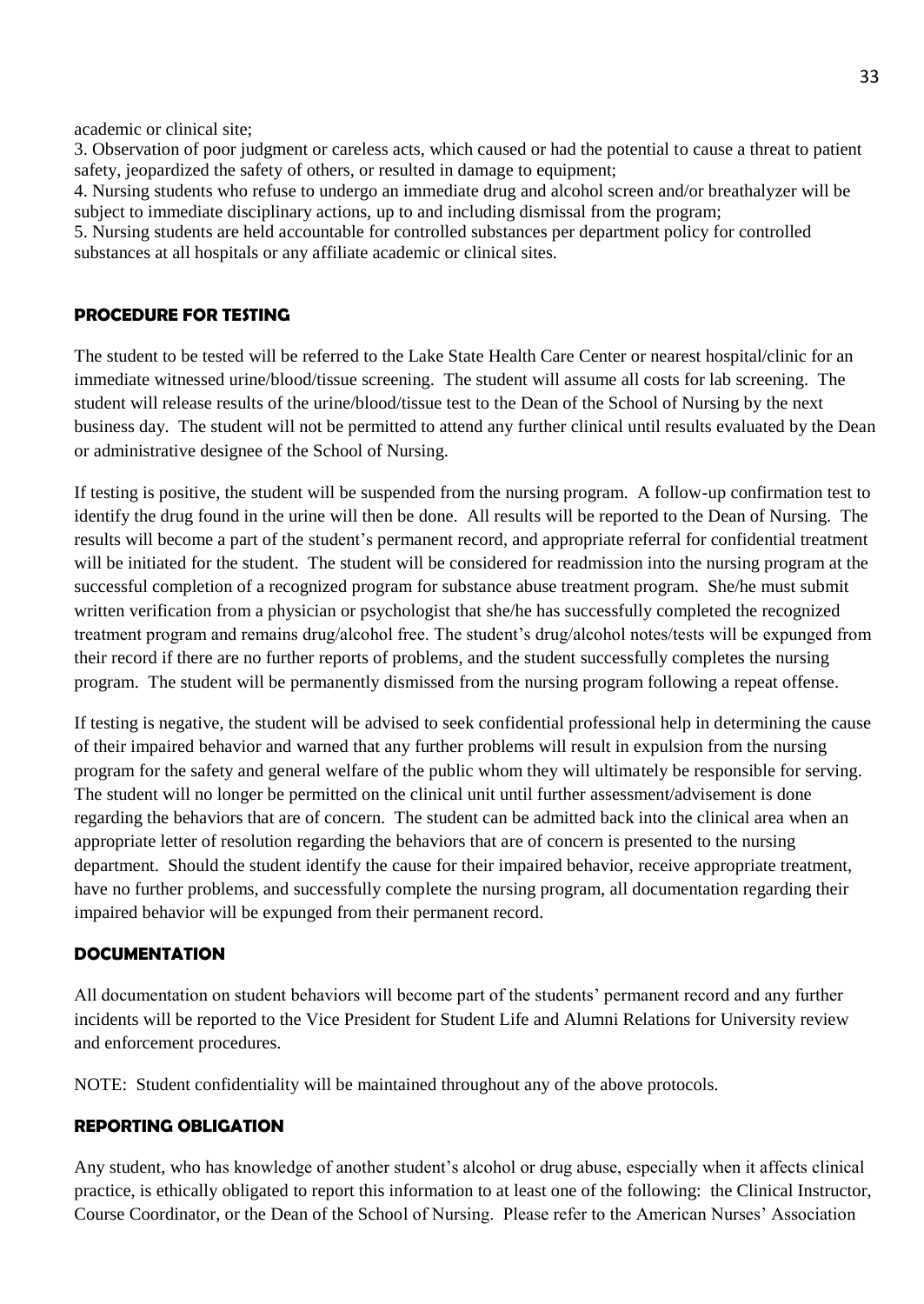Code of Ethics in the Nursing Student Handbook, Section XI General Information. The identities of individuals who report suspected impaired student nurses remain confidential unless the matter goes to a hearing, in which case the reporting individual must be willing to testify.

#### **The student will be held accountable to this policy as well as the University's policy regarding drug & alcohol abuse.**

Students will acknowledge that they have read the information regarding the Drug & Alcohol Policy and will have all their questions fully answered regarding this policy. Student shall assume full responsibility for following the LSSU Department of Nursing Drug & Alcohol Policy to the best of their ability.